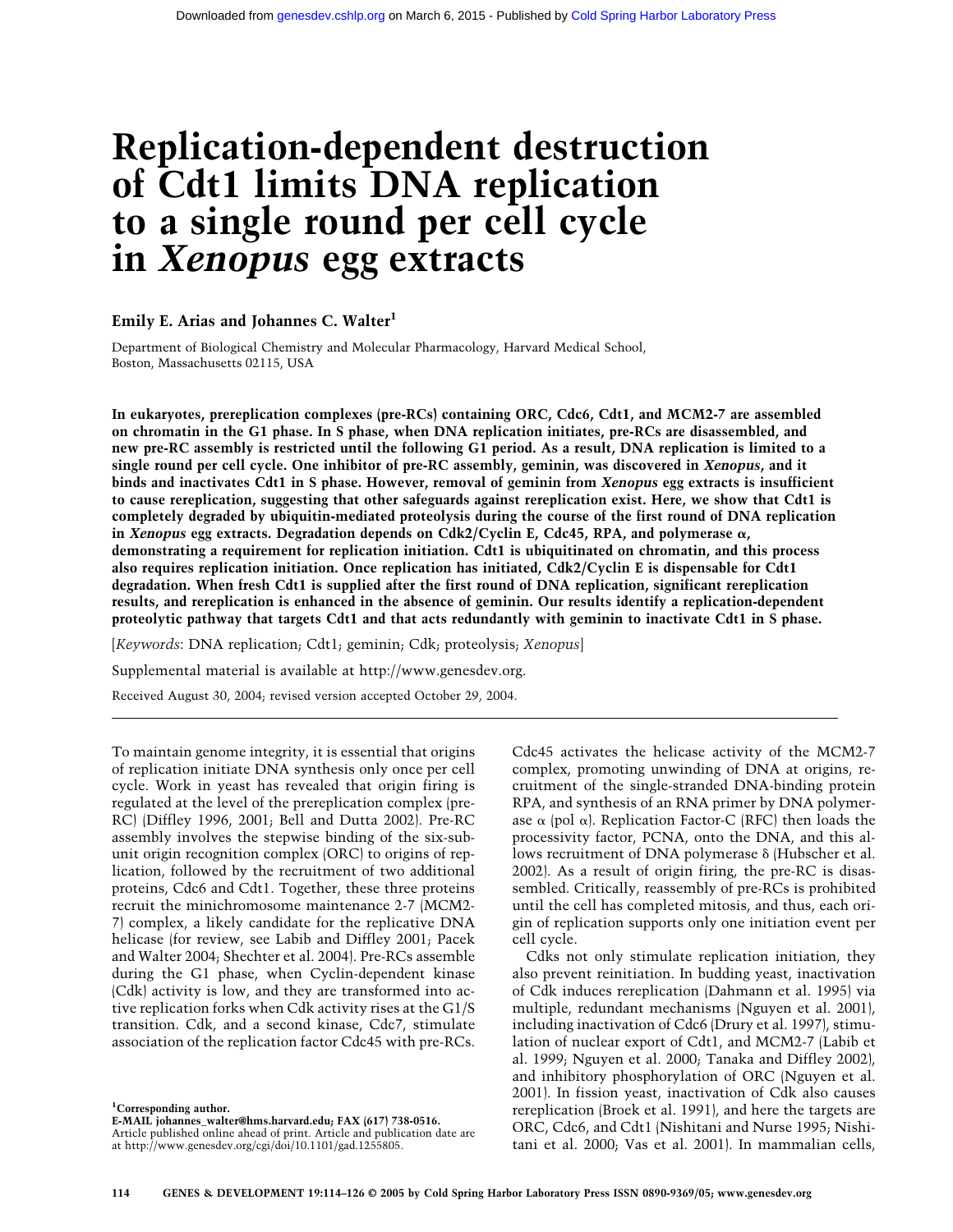inactivation of Cdc2 or expression of Cdk inhibitors during G2 phase can also cause rereplication (Itzhaki et al. 1997; Bates et al. 1998). Additionally, Cdk2/Cyclin E activity is inhibitory for MCM2-7 loading in human cells and *Xenopus* egg extracts (Hua et al. 1997; Ekholm-Reed et al. 2004).

Unlike yeast, metazoans contain geminin, an additional inhibitor of pre-RC formation (McGarry and Kirschner 1998). Geminin inhibits pre-RC assembly by binding to and inactivating Cdt1 (Wohlschlegel et al. 2000; Tada et al. 2001). In *Xenopus* egg extracts, geminin is regulated by its abundance and by post-translational modification. During mitotic exit, geminin is ubiquitinated by the anaphase-promoting complex (APC), resulting in degradation of a fraction of the protein, while the remainder is maintained in an inactive state, but not destroyed. The inactive pool of geminin reacquires its ability to bind Cdt1 upon nuclear import in telophase (Hodgson et al. 2002; Li and Blow 2004). In *Xenopus* egg extracts, geminin is a key inhibitor of pre-RC assembly (Hodgson et al. 2002). However, geminin does not appear to be the only block to rereplication, because removal of geminin from egg extracts or embryos does not cause rereplication (McGarry and Kirschner 1998; McGarry 2002). Therefore, the importance of geminin in preventing rereplication in *Xenopus* has not been formally demonstrated. In contrast, in certain *Drosophila* and human cells, the loss of geminin leads to partial rereplication of the DNA (Quinn et al. 2001; Mihaylov et al. 2002; Melixetian et al. 2004).

In addition to being inhibited by geminin, metazoan Cdt1 is also regulated by proteolysis. In *Caenorhabditis elegans*, *Drosophila*, and humans, Cdt1 is degraded at the onset of S phase (Nishitani et al. 2001; Zhong et al. 2003; Thomer et al. 2004). Degradation of human Cdt1 is mediated by the SCF<sup>Skp2</sup> E3 ubiquitin ligase (Li et al. 2003; Liu et al. 2004; Sugimoto et al. 2004), and overexpression of wild-type or nondegradable Cdt1 is sufficient to induce some rereplication in human cell lines (Vaziri et al. 2003; Nishitani et al. 2004). In *C. elegans*, Cdt1 destruction requires Cul4, the loss of which produces cells with up to 100C DNA content (Zhong et al. 2003). Finally, Cdt1 is rapidly degraded in human and *Drosophila* cells in response to UV or  $\gamma$ -irradiation, and both Cul4 and SCF<sup>Skp2</sup> have been linked to this process (Higa et al. 2003; Kondo et al. 2004). The relative roles of Cdks, geminin, and Cdt1 destruction in preventing rereplication are poorly understood.

Here, we report that Cdt1 is degraded in *Xenopus* egg extracts by ubiquitin-mediated proteolysis. Destruction of Cdt1 is dependent on the initiation of DNA replication, as it requires Cdk2/Cyclin E, Cdc45, RPA, and pol  $\alpha$ . Cdt1 is ubiquitinated on chromatin, and this process also requires initiation. Once replication has initiated, Cdk2 is not required for Cdt1 destruction, suggesting that direct phosphorylation of Cdt1 by Cdk2/Cyclin E is not necessary. When recombinant Cdt1 is supplied following the first round of DNA replication, MCM2-7 reloads onto chromatin and rereplication is observed. This rereplication is enhanced in the absence of geminin. Therefore, replication-dependent proteolysis of Cdt1 and binding of geminin to Cdt1 both insure that no functional Cdt1 is present during S phase in *Xenopus* egg extracts. Our results show that the first round of DNA replication actively prevents additional rounds by stimulating destruction of Cdt1.

# **Results**

# *A paradox: egg extracts lacking inhibitors of pre-RC formation support only one round of DNA replication*

We use two related *Xenopus* egg-extract systems to identify the mechanisms that prevent rereplication in vertebrates (Supplementary Fig. S1). In the nucleus-dependent replication system, sperm chromatin is added to a lowspeed supernatant (LSS) of egg cytoplasm, leading to pre-RC assembly and nuclear envelope formation (Lohka and Masui 1983; Blow and Laskey 1986; Newport 1987). Upon nuclear import of Cdk2/Cyclin E and other replication factors, DNA replication initiates, and a single round of replication occurs. In the second approach, DNA replication takes place in the absence of a nucleus (Walter et al. 1998). Here, replication is carried out by incubating DNA sequentially with two extracts: A highspeed supernatant (HSS) of LSS supports pre-RC assembly, and a concentrated nucleoplasmic extract (NPE) added subsequently supports origin firing from these pre-RCs because it contains high concentrations of Cdk2/ Cyclin E, Cdc7, and other factors (Walter 2000; Prokhorova et al. 2003). Critically, this system supports precisely one round of DNA replication, because NPE contains potent inhibitors of de novo MCM2-7 loading (Walter et al. 1998; Fig. 1B, lane 2). The nucleus-free replication system provides a simplified setting in which to study the control of rereplication, because there is no opportunity for nuclear exclusion of pre-RC components.

We first asked which factors in NPE inhibit MCM2-7 loading. Two likely candidates are Cdk2/Cyclin E and geminin, because they are ∼25-fold more concentrated in NPE than in HSS (Walter et al. 1998; Hodgson et al. 2002; Yamaguchi and Newport 2003), and because recombinant geminin and Cdk2/Cyclin E inhibit MCM2-7 loading onto chromatin when added to HSS (Hua et al. 1997; McGarry and Kirschner 1998). We removed >98% of Cdk2 or geminin from NPE using specific antibodies (Fig. 1A), and asked whether the depleted extracts still inhibited MCM2-7 loading when mixed with an equal volume of HSS. Cdk2-depleted NPE was just as competent at inhibiting MCM2-7 loading in HSS as mock-depleted NPE (Fig. 1B, cf. lanes 2 and 3), likely due to the high concentrations of geminin in NPE. Surprisingly, geminin-depleted NPE was not inhibitory for MCM2-7 loading, even though it clearly retained high Cdk2 activity, because it supported Cdc45 loading (Fig. 1B, lane 4) and efficient DNA replication (Fig. 1D, column 2). These results demonstrate that geminin is the principal inhibitor of MCM2-7 loading in NPE. A similar conclusion was reached by Blow and colleagues (Hodgson et al.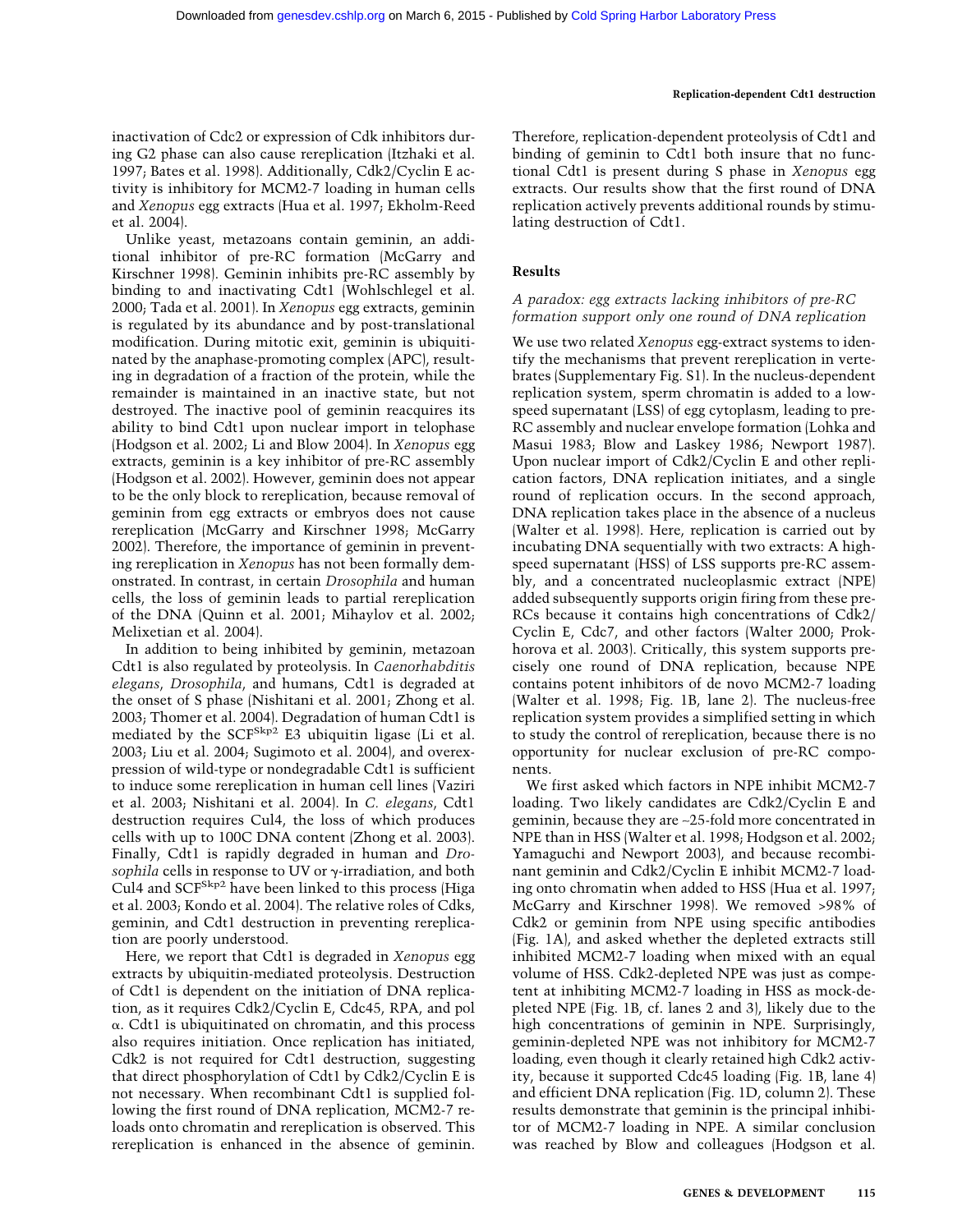Figure 1. Geminin is the principal inhibitor of MCM2-7 loading in NPE. (*A*) A total of 1 µL of mock-, Cdk2-, or geminin-depleted NPE was analyzed by Western blotting using antibodies to Cdk2 and geminin. (*B*) Sperm chromatin  $(4000/\mu L)$  was incubated in HSS or a 1:1 mixture of HSS and mock-, Cdk2-, or geminin-depleted NPE that contained 50 µg/mL aphidicolin. The DNA was isolated after 30 min, and chromatin-bound proteins were analyzed by Western blotting using a mixture of ORC2 and Cdc45 antibodies, as well as MCM3 antibodies. (*C*) HSS, NPE, or NPE supplemented with 200 nM rCdt1 was incubated for 30 min before addition of sperm chromatin (3000/µL). Chromatin was isolated after 30 min, and chromatin-bound proteins were analyzed using antibodies against MCM3, ORC2, and RPA. In lanes *2* and *3*, the NPE contained 50 µg/mL aphidicolin. (*D*) Sperm chromatin



was incubated in 4 µL HSS, followed by addition of 8 µL mock- or geminin-depleted NPE to yield 3000 sperm/µL final concentration (*left* and *middle* columns). Sperm chromatin was incubated in 12 µL NPE (3000/µL final concentration) supplemented with 200 nM rCdt1 (*right* column). The percentage of input DNA replicated after 90 min is plotted. (*E*) Sperm chromatin was incubated in HSS, followed by addition of geminin-depleted NPE to yield 3000 sperm/ $\mu$ L final concentration in the presence of  $\alpha^{.32}P$  and BrdU. Replication products were fractionated on a CsCl gradient and radioactivity across the gradient was measured. (HL) Heavy–Light DNA, 1.75 g/mL, (HH) Heavy–Heavy DNA, 1.80 g/mL. (*F*) NPE was supplemented with 200 nM rCdt1 and incubated for 15 min before addition of sperm chromatin (1500/µL) in the presence of  $\alpha^{-32}P$  dATP and BrdU. Replication products were analyzed as in *E*.

2002), although they did not determine whether the geminin-depleted NPE remained replication competent.

If geminin is the principle inhibitor of MCM2-7 loading in NPE, we reasoned that it might be possible to achieve MCM2-7 loading in NPE by supplying enough Cdt1 to sequester all the geminin. NPE contains no Cdt1 (see below), whereas the concentration of geminin is ∼160 nM (data not shown). When NPE was supplemented with at least 200 nM recombinant Cdt1 expressed in insect cells (rCdt1), MCM2-7 loaded onto chromatin as efficiently as in HSS (Fig. 1C). The requirement for Cdt1 to be present in excess over geminin by ∼40 nM correlates well with the concentration of Cdt1 in HSS (25 nM), and the fact that ∼25 nM rCdt1 is required to rescue replication in Cdt1-depleted extracts (data not shown). Cdk2/Cyclin E activity was not compromised by addition of rCdt1, because the resulting NPE supported loading of RPA (Fig. 1C), and DNA replication (Fig. 1D). As shown previously, NPE alone does not support DNA replication (Walter et al. 1998; data not shown). These experiments demonstrate that geminin is the primary inhibitor of MCM2-7 loading in NPE, and that a concentration of endogenous Cdk2/Cyclin E that is sufficient to promote initiation of DNA replication is not inhibitory for pre-RC assembly.

As shown above, depletion of geminin from NPE produces an extract that is not inhibitory for pre-RC formation in HSS, but supports origin firing. Similarly, addition of rCdt1 to NPE yields an extract that is permissive for both pre-RC assembly and origin firing. We expected that both of these systems would support multiple rounds of DNA replication, especially since there is no opportunity for nuclear exclusion of pre-RC components. To test this prediction, sperm chromatin was incubated in HSS, followed by addition of geminin-depleted NPE in the presence of bromodeoxyuridine (BrdU), and replication products were subjected to CsCl equilibrium-density centrifugation. Unexpectedly, only "heavy–light" replication products, which represent one round of semiconservative DNA replication, were observed (Fig. 1E). Similarly, sperm chromatin replicated in NPE + rCdt1 underwent precisely one round of DNA replication (Fig. 1F). The absence of rereplication was not due to an inherent inability of chromatin to undergo more than one round of DNA replication in this system (Walter et al. 1998). Therefore, we infer that mechanisms other than geminin-dependent inhibition of Cdt1 must exist to limit DNA replication in *Xenopus* egg extracts.

#### *Cdt1 is degraded in* Xenopus *egg extracts*

To explain the absence of rereplication in the above experiments, we speculated that a replication factor might be consumed in the course of the first round of DNA replication. Given that Cdt1 is unstable in *C. elegans*, *Drosophila melanogaster*, and humans (see above), we examined the fate of Cdt1 in the nucleus-free system. Sperm chromatin was incubated in HSS to form pre-RCs, followed by addition of NPE to initiate DNA replication. We examined the total levels of Cdt1 over time by Western blotting, and found that Cdt1 was completely degraded only 30 min after addition of NPE (Fig. 2A). The same result was obtained when we used geminin-depleted NPE, or when 200 nM rCdt1 was added to NPE (data not shown). The destruction of Cdt1 explains our inability to observe rereplication in the experiments shown in Figure 1E and F.

In order to consider effects of the nuclear envelope on the control of DNA replication, we performed most subsequent experiments in the nucleus-dependent replication system. Thus, we first examined the stability of Cdt1 in LSS and found that it was completely degraded within 50 min of sperm addition (Fig. 2B). Our finding that Cdt1 is completely degraded in LSS explains our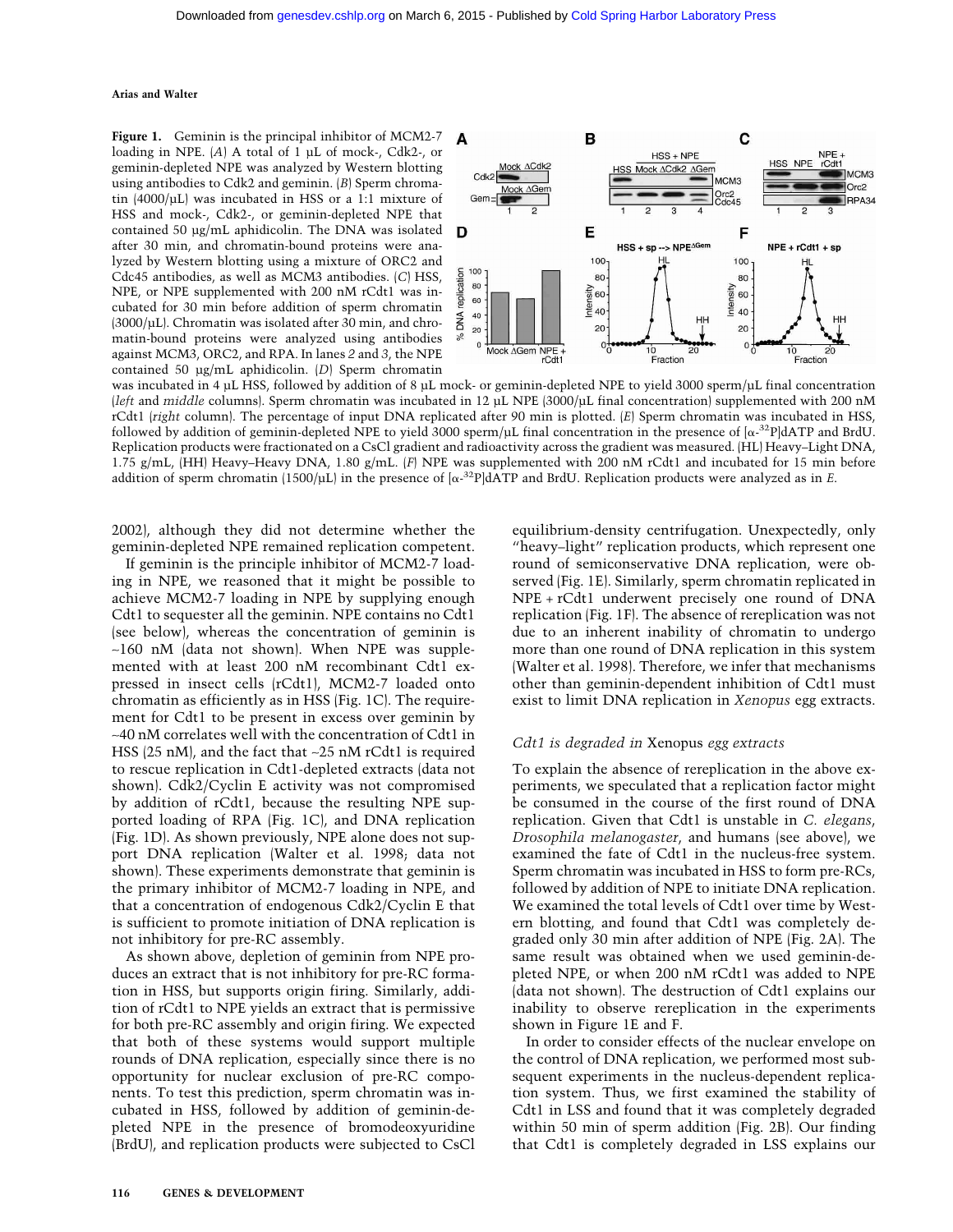

observation that NPE, which is extracted from nuclei formed in LSS for ∼75 min, contains no Cdt1 (data not shown). Therefore, Cdt1 is degraded in both the soluble and nucleus-dependent replication systems.

We next explored the mechanism of Cdt1 degradation. Cdt1 destruction in LSS was blocked by MG132, indicating a requirement for the 26S proteasome (Fig. 2C). However, in the presence of MG132, we were unable to detect ubiquitinated forms of Cdt1 in total extract (data not shown), and this prompted us to examine Cdt1 on chromatin. Sperm chromatin was incubated in LSS, and at various times, chromatin was isolated. Similar to previous reports (Maiorano et al. 2000), Cdt1 reached a maximal level on chromatin 15 min after sperm addition, and it was largely absent by 25–30 min (Fig. 2D, lanes 1–5, Cdt1-Light). The rapid chromatin binding and release of Cdt1 is in contrast to other pre-RC components such as Cdc6, which remained on chromatin throughout the time course, consistent with a recent report (Oehlmann et al. 2004), and MCM3, which was not released from chromatin until 60 min. Loss of Cdt1 from chromatin preceded maximal loading of Cdc45 (Fig. 2D, lane 4), indicating that Cdt1 is removed from chromatin at an early stage during DNA replication. Importantly, a darker exposure of the Western blot (Fig. 2D, Cdt1-Dark) revealed a ladder of slowly migrating forms of Cdt1, which we suspected might be ubiquitinated Cdt1.

To determine whether Cdt1 is ubiquitinated on chromatin, we incubated sperm chromatin in LSS in the presence of methylated ubiquitin, a chemically modified form of ubiquitin that is conjugated to target proteins, but deficient in polyubiquitin chain formation (Hershko and Heller 1985). Equal amounts of chromatin-bound Cdt1 were observed in the presence or absence of methylated ubiquitin 15 min after sperm addition to LSS (Fig. 2E, lanes 1,2). However, after 30 min, when Cdc45 had loaded, multiple discrete forms of Cdt1 were evident in the presence of methylated ubiquitin, whereas Cdt1 was lost from chromatin in the corresponding control reaction (Fig. 2E, lanes 3,4). We conclude that Cdt1 is degraded by ubiquitin-mediated proteolysis in *Xenopus* egg **Figure 2.** Cdt1 is degraded by ubiquitin-mediated proteolysis in *Xenopus* egg extracts. (*A*) Sperm chromatin (10,000/µL) was incubated in HSS for 30 min, followed by addition of NPE. A total of 1 µL of extract was withdrawn at the indicated times and blotted for Cdt1. Asterisk denotes a cross-reacting protein that served as a loading control. This protein is more abundant in NPE than in LSS. (*B*) Sperm chromatin was incubated in LSS and analyzed as in *A*. In all experiments using LSS, sperm chromatin was present at 3000/µL, unless otherwise stated. (*C*) Sperm chromatin was incubated in LSS in the presence of DMSO or 1 mM MG132 and analyzed as in *A*. (*D*) Sperm chromatin was incubated in LSS and isolated at various times after sperm addition. The indicated chromatin-bound proteins were analyzed by Western blotting. (*E*) As in *D*, except that lanes *2* and *4* contained 2 mg/mL methylated ubiquitin.

extracts, and that polyubiquitination of Cdt1 takes place on chromatin during S phase.

#### *Degradation of Cdt1 requires entry into S phase*

Given that Cdt1 is ubiquitinated on chromatin, chromatin might be important for Cdt1 destruction. Consistent with this idea, Cdt1 degradation was significantly enhanced by the presence of a DNA template, although we often observed detectable degradation in the absence of a chromatin template (Fig. 3A, cf. top and middle). We next asked whether a nuclear environment is essential for Cdt1 degradation. Sperm chromatin was incubated in LSS in the presence or absence of Wheat Germ Agglutinin (WGA), an isolectin that binds to nucleoporins and inhibits nuclear transport (Finlay et al. 1987). Inhibition of nuclear transport by WGA also stabilized Cdt1 (Fig. 3A, bottom), indicating that rapid degradation of Cdt1 requires a nuclear milieu.

Cdk2/Cyclin E, the major Cdk present in interphase *Xenopus* egg extracts, becomes highly concentrated



**Figure 3.** Cdt1 degradation requires entry into S phase. (*A*) LSS was incubated in the presence or absence of sperm chromatin. Where indicated, 0.2 mg/mL WGA was included. Reactions were stopped at the indicated times, and 1 µL of the total extract was blotted for Cdt1. (*B*) Sperm chromatin was incubated in LSS in the presence or absence of 1 µM p27Kip and analyzed as in *A*.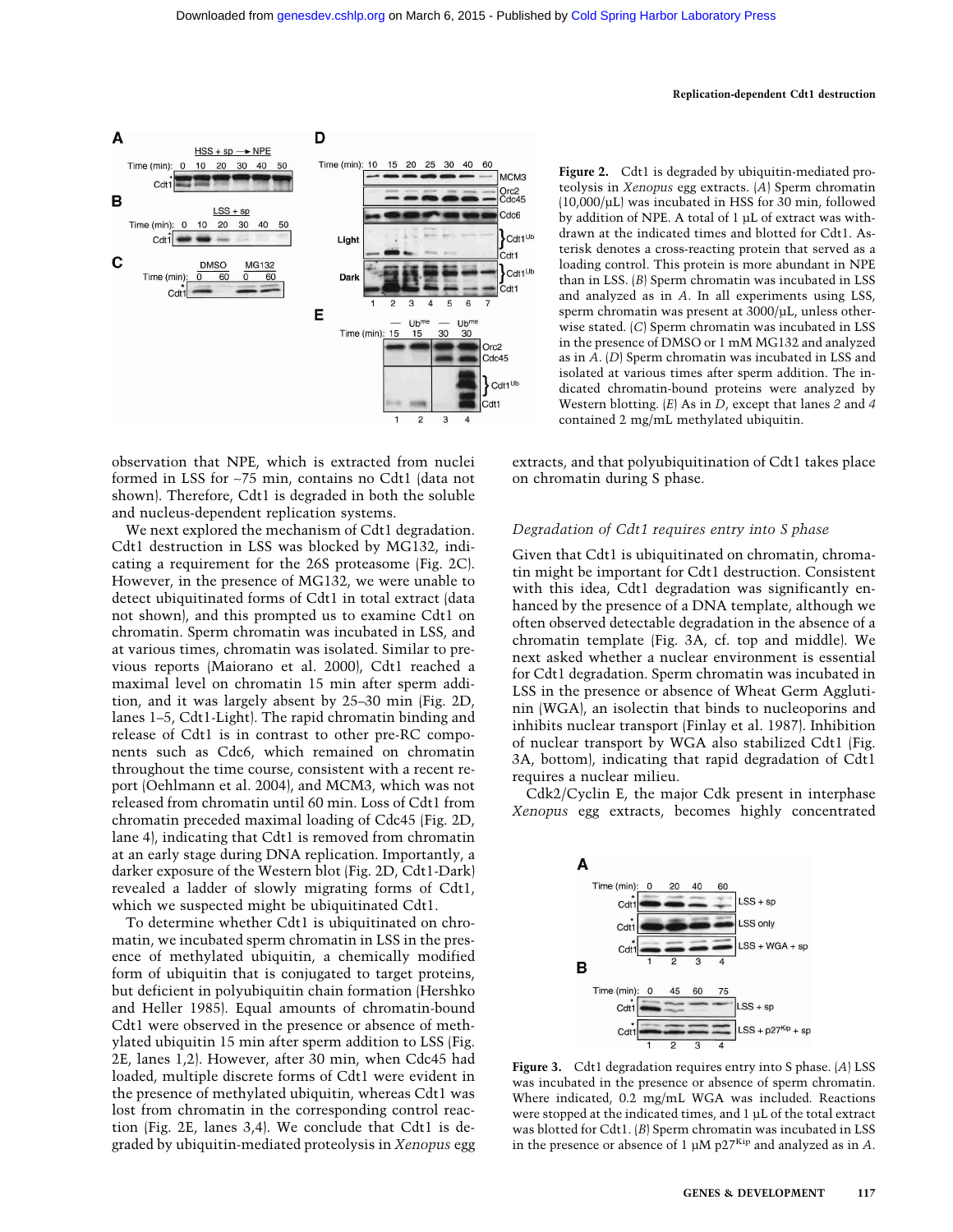within nuclei (Hua et al. 1997). Therefore, we asked whether Cdk2/Cyclin E is required for the chromatindependent destruction of *Xenopus* Cdt1. Inhibition of Cdk2/Cyclin E by p27<sup>Kip</sup> greatly stabilized Cdt1 (Fig. 3B). Similar results were obtained with the general Cdk inhibitor roscovitine (data not shown). In summary, the requirement for a chromatin template, nuclear transport, and Cdk2/Cyclin E activity indicate that Cdt1 degradation depends on entry into S phase.

# *Degradation of Cdt1 requires the initiation of DNA replication*

The requirement for Cdk2/Cyclin E activity to promote efficient Cdt1 proteolysis could be explained in two ways. First, destruction of Cdt1 might require direct phosphorylation of Cdt1 or the proteolysis machinery by Cdk2/Cyclin E. Indeed, human Cdt1 is targeted for degradation following phosphorylation by Cdk2/Cyclin A (Liu et al. 2004; Sugimoto et al. 2004). Second, the requirement for Cdk2/Cyclin E activity could be indirect, reflecting a role in stimulating DNA replication.

To determine whether the initiation of DNA replication is required for Cdt1 proteolysis, we immunodepleted the replication initiation factor Cdc45 from LSS. As expected (Mimura et al. 2000), depletion of Cdc45 severely inhibited DNA replication, and the effect was rescued by recombinant Cdc45 (Fig. 4A). Strikingly, depletion of Cdc45 also stabilized total Cdt1 levels, and addition of rCdc45 restored rapid degradation (Fig. 4B). Finally, the ubiquitination of Cdt1 on chromatin in the presence of methylated ubiquitin required Cdc45 (Fig. 4C). We conclude that Cdt1 degradation requires Cdc45, and therefore depends on an early step in the initiation of DNA replication.

To further delineate which event in DNA replication is required to trigger Cdt1 degradation, we examined the next known initiation step after Cdc45 loading, the chromatin-recruitment of RPA to the unwound origin (Walter and Newport 2000). Depletion of RPA inhibited DNA synthesis (Fig. 4D), stabilized Cdt1 (Fig. 4E), and abolished ubiquitination of Cdt1 on chromatin (Fig. 4F), demonstrating that this replication factor is critical for efficient Cdt1 degradation. In the absence of RPA, Cdc45 was still loaded onto chromatin (Fig. 4F), demonstrating that the RPA-depleted extract retained activity, and that Cdc45 loading is insufficient for Cdt1 ubiquitination or degradation.

The next factor that binds to chromatin after RPA is DNA polymerase  $\alpha$ . Depletion of pol  $\alpha$  inhibited DNA replication by 98% relative to a control-depleted extract (Fig. 4G). Degradation of Cdt1 was partially inhibited by loss of pol  $\alpha$ , and addition of recombinant human pol  $\alpha$ fully restored efficient Cdt1 degradation (Fig. 4H), even though it only modestly rescued DNA replication (Fig. 4G). Moreover, ubiquitination of Cdt1 on chromatin was almost completely inhibited by depletion of pol  $\alpha$ , and it was rescued by addition of recombinant pol  $\alpha$  (Fig. 4I). It is currently unclear whether the residual ubiquitination and degradation of Cdt1 in pol  $\alpha$ -depleted extracts is due to trace amounts of DNA synthesis. Nevertheless, highly efficient ubiquitination and degradation of Cdt1 clearly require the presence of pol  $\alpha$ .

#### *A trace amount of DNA replication is required for efficient Cdt1 degradation*

To determine whether DNA synthesis by pol  $\alpha$  is required for Cdt1 degradation, we titrated the DNA polymerase inhibitor aphidicolin into LSS. At concentrations

**Figure 4.** Cdt1 degradation requires initiation of DNA replication. LSS was immunodepleted of Cdc45, RPA, or pol  $\alpha$ , as indicated. Where indicated, extracts contained 1.6 µM recombinant 6xhis-Cdc45 (+rCdc45) or 50nM recombinant human pol  $\alpha$  complex (+rpol  $\alpha$ ). (*A*,*D*,*G*) Sperm chromatin was incubated in the indicated LSS in the presence of  $[\alpha^{-32}P]dATP$ . The percentage of input DNA replicated after 90 min is plotted. (*B*,*E*,*H*) Sperm chromatin was incubated in the indicated LSS, and at various times, reactions were stopped and 1 µL of extract was blotted for Cdt1. (*C*,*F*,*I*) Sperm chromatin was incubated in the indicated LSS supplemented with 2 mg/mL methylated ubiquitin. Chromatin was isolated after 45 min, and the indicated proteins were visualized by Western blotting. Note, the *Xenopus* pol  $\alpha$  antibody does not react with recombinant human pol  $\alpha$ .

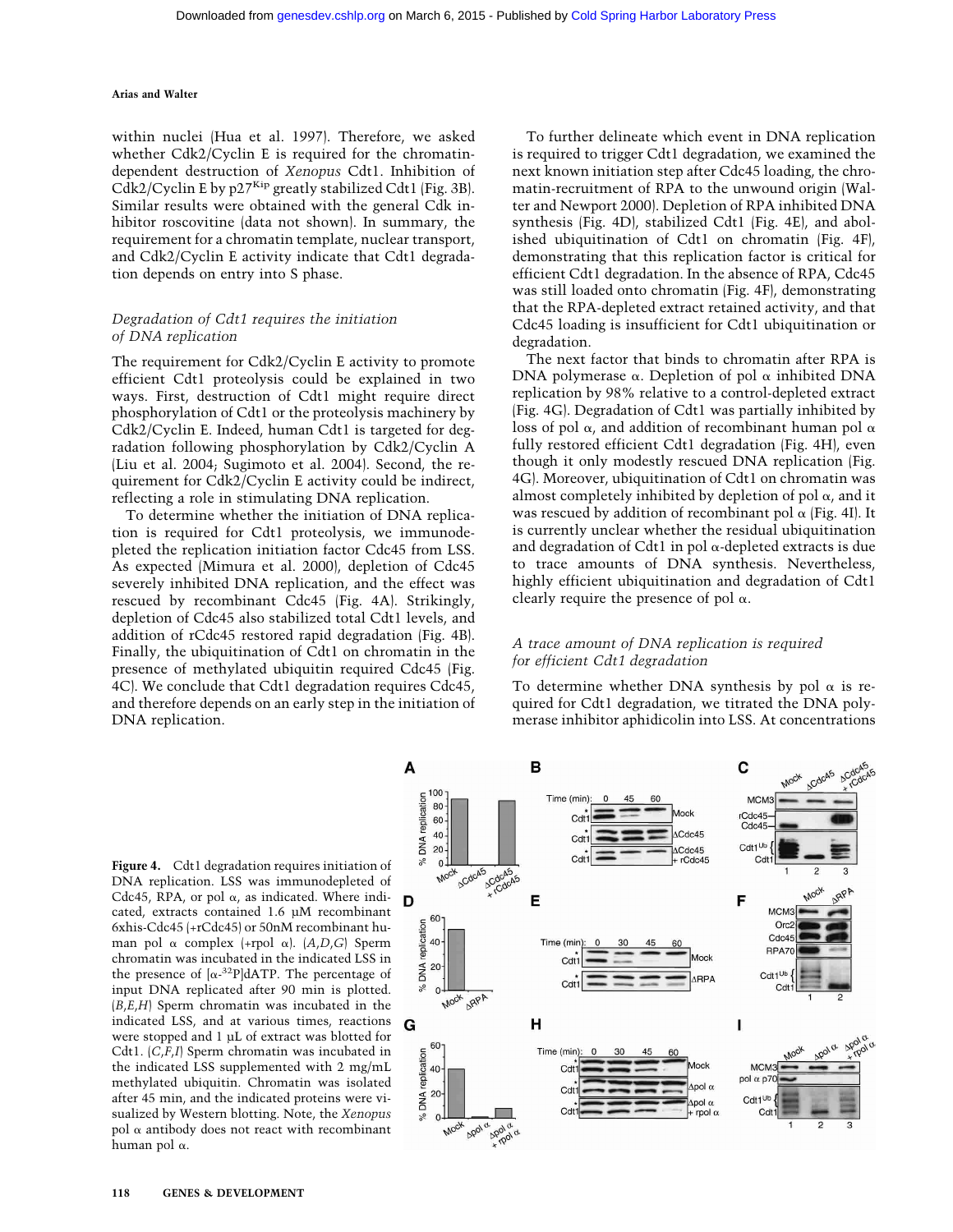of aphidicolin up to 75 µM, the rate of Cdt1 degradation was unaltered, even though DNA replication was reduced to 0.3% of the control (Fig. 5A). Interestingly, although Cdt1 degradation was not inhibited by 75 µM aphidicolin, its ubiquitination was clearly reduced (Fig. 5B, Cdt1-Light). These results suggest that proteolysis of Cdt1 by the proteasome is slower than the ubiquitination of Cdt1, and that ubiquitination is therefore not rate-limiting for Cdt1 destruction. When the aphidicolin concentration was increased up to 600 µM, DNA replication was further inhibited, dropping below the detection limit. At these higher concentrations of aphidicolin, Cdt1 ubiquitination was further reduced (Fig. 5B, Cdt1- Dark), and inhibition of Cdt1 degradation became evident (Fig. 5A).

The key function of pol  $\alpha$  is to synthesize a short RNA primer, followed by a ∼30-nucleotide DNA primer, which allows the RFC-dependent chromatin recruitment of PCNA, a processivity factor for DNA polymerase  $\delta$  (Hubscher et al. 2002). We therefore postulated that PCNA assembly might stimulate Cdt1 degradation. As an initial test of this idea, we blotted chromatin for PCNA and ubiquitinated Cdt1. Over the entire range of aphidicolin concentrations tested, chromatin binding of PCNA correlated with Cdt1 ubiquitination (Fig. 5B, cf. PCNA and Cdt1-Dark), and maximum stabilization of Cdt1 occurred when PCNA binding to chromatin was



**Figure 5.** Degradation of Cdt1 does not require extensive DNA synthesis. (*A*) Sperm chromatin was incubated in LSS containing the indicated concentrations of aphidicolin. At various times, reactions were stopped and 1 µL of extract was blotted for Cdt1 and MCM3. Parallel reactions were carried out in the presence of  $[\alpha^{-32}P]dATP$  and the percentage of input DNA replicated after 120 min is indicated. (*B*) Sperm chromatin was incubated in LSS containing 2 mg/mL methylated ubiquitin and the indicated concentrations of aphidicolin or 1  $\mu$ M p27<sup>Kip</sup>. Chromatin was isolated after 45 min and blotted for various replication proteins and RCC1 as a loading control.

undetectable (Fig. 5, cf. A and B). To test the requirement for PCNA directly, we attempted to remove this protein from extracts. However, PCNA is present at micromolar concentrations in egg extracts (Mattock et al. 2001), and we were not successful in achieving the high degree of replication inhibition that would be necessary to observe a defect in Cdt1 destruction. Therefore, at present, we are able to conclude that while extensive DNA replication is clearly not required for Cdt1 degradation, synthesis of a short DNA primer by DNA pol  $\alpha$  appears to be an important prerequisite.

Inhibition of replication by aphidicolin activates the ATR-dependent checkpoint in *Xenopus* egg extracts (Guo et al. 2000). To rule out that the destruction observed in the presence of aphidicolin in Figure 5 occurred via a checkpoint-dependent pathway, we verified that caffeine, an inhibitor of ATR and ATM checkpoint kinases (Abraham 2001), had no effect on the rate of Cdt1 destruction, and this was true whether or not aphidicolin was present (data not shown). A checkpoint-independent Cdt1 destruction pathway induced by stalled forks also appears unlikely, since Cdt1 destruction is blocked at high, but not low aphidicolin concentrations (Fig. 5A).

We also addressed what happens when fresh Cdt1 is added to nuclei that have completed DNA replication. Our results show that while rCdt1 added early is degraded efficiently, degradation of rCdt1 added after the first round of DNA replication has gone to completion is significantly slower (Supplementary Fig. S2). This result indicates that the replication-dependent Cdt1 degradation machinery loses activity after the first round of DNA replication is completed.

# *Inhibition of Cdk2/Cyclin E after replication initiation does not inhibit Cdt1 destruction*

In addition to promoting Cdt1 destruction indirectly by stimulating replication initiation, Cdk2/Cyclin E might also play a more direct role in this process, for example, by phosphorylating Cdt1. To address whether Cdk2 is required independently of initiation, we synchronized replication forks after replication initiation in LSS by incubating sperm chromatin in the presence of 15 µM aphidicolin. We then added buffer or  $p27<sup>Kip</sup>$ , followed by rCdt1. We found that  $p27^{Kip}$  did not inhibit the ubiquitination or destruction of Cdt1, suggesting Cdk2 is not required independently of its role in replication initiation (data not shown). To avoid the use of aphidicolin, we also used the nucleus-free system, in which replication forks can be synchronized after initiation by incubating sperm chromatin in NPE at 19°C instead of 22°C (Pacek and Walter 2004). We then added buffer or p27Kip, and after Cdk2 activity had been inactivated (Pacek and Walter 2004), rCdt1 was supplied, and the rate of Cdt1 degradation was measured. In these experiments, the rCdt1 was first treated extensively with  $\lambda$  phosphatase to abolish any phosphorylation of Cdt1 that might have occurred in the insect cells from which it was purified. Figure 6 (right) shows that the rCdt1 added after initiation was destroyed rapidly, even when  $p27<sup>Kip</sup>$  was pres-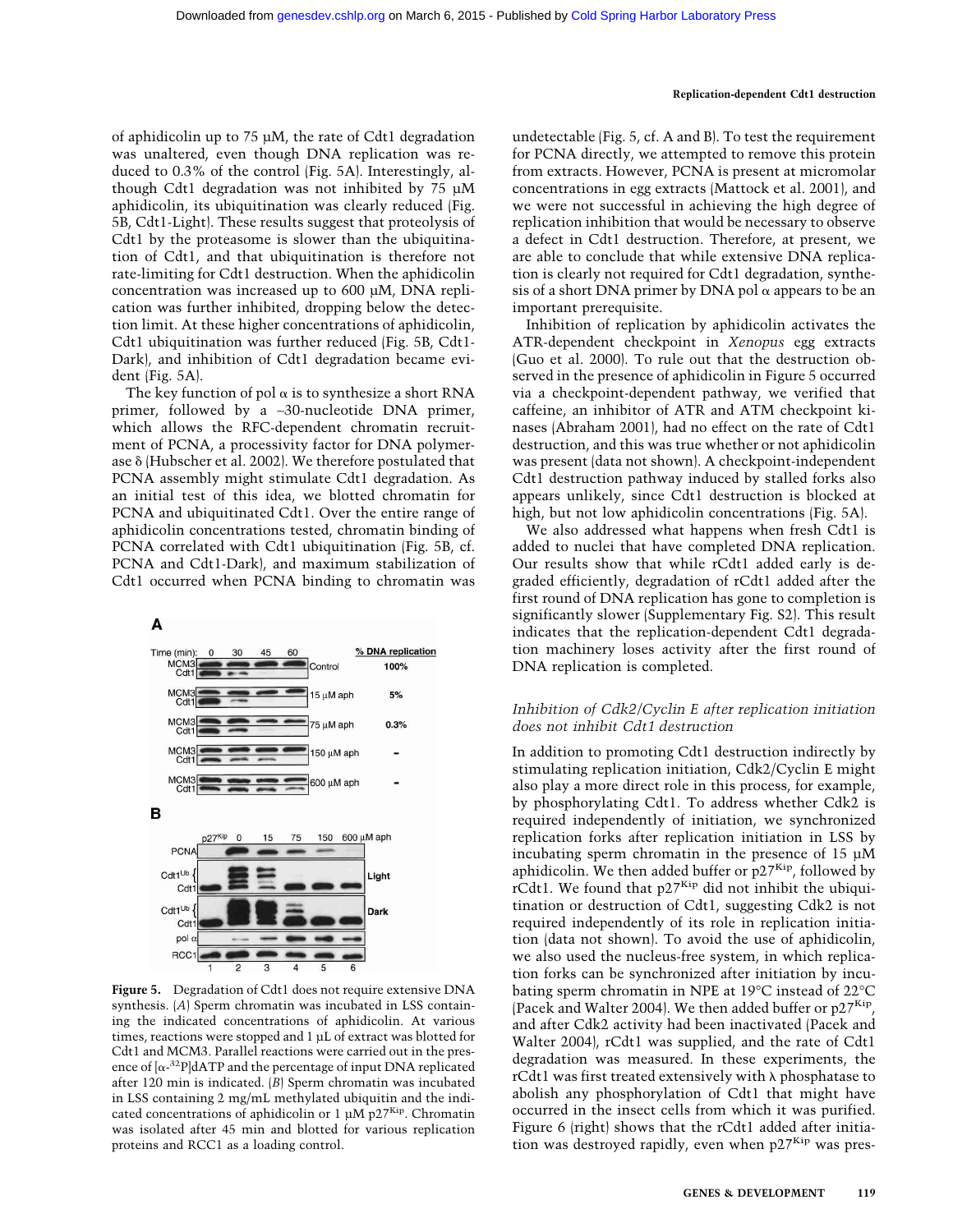

Figure 6. Cdk2 activity is not required for Cdt1 degradation following initiation of replication. (*Left*) Sperm chromatin (10,000/µL) was incubated in HSS followed by addition of NPE supplemented with p27<sup>Kip</sup> or buffer, and 60 nM rCdt1 was added immediately. Reactions were incubated at 19°C for 20 min, and then transferred to 22°C. (*Right*) Sperm chromatin was incubated in HSS followed by addition of NPE. Reactions were incubated at 19 $\degree$ C for 20 min, followed by addition of p27<sup>Kip</sup> or buffer and transfer to 22°C. A total of 60 nM rCdt1 was added after an additional 10 min. In both panels, reactions were stopped at the indicated times after addition of rCdt1 and 0.5 µL of extract was blotted for Cdt1.

ent. We observed the same result using 500 µM roscovitine instead of  $p27^{Kip}$  (data not shown). Importantly, destruction of rCdt1 added at the start of the reaction was Cdk2 dependent (Fig. 6, left), and it also required Cdc45 (data not shown). Together, these results strongly suggest that the replication-dependent destruction of Cdt1 does not require direct phosphorylation of Cdt1 by Cdk2. Interestingly, the presence of  $p27<sup>Kip</sup>$  (Fig. 6) or roscovitine (data not shown) reproducibly caused a slight delay in the destruction of rCdt1 added after initiation, suggesting that Cdk2 might stimulate the destruction of Cdt1 in *Xenopus* egg extracts.

**Figure 7.** Addition of Cdt1 to replicated nuclei results in reloading of MCM2-7 and rereplication. (*A*) Sperm chromatin was incubated in LSS for 70 min, and chromatin was isolated (lanes *1*,*2*) or samples were supplemented with control buffer (lanes *3*,*4*), or 0.2 mg/mL WGA (lanes *5*,*6*) and incubated further. After 20 min, reactions were supplemented with 100 nM rCdt1. DNA was isolated after a further 20 or 30 min, and chromatin-bound proteins were analyzed. Reaction 1 contained 50 µg/mL aphidicolin to retain MCM3 and Cdc45 on chromatin. (*B*,*C*,*D*) Sperm chromatin (2000/µL) was incubated in mock- or geminin-depleted LSS in the presence of  $[\alpha^{-32}P]$ dATP and BrdU. Reactions were supplemented with 80 nM rCdt1 immediately or 60 min after addition of sperm or with control buffer at the time of sperm addition. (*B*) The percentage of input DNA replicated after 180 min is plotted. Parallel reactions were stopped 180 min after

#### *Cdt1 addition to replicated nuclei stimulates rereplication*

To examine the significance of Cdt1 destruction, we tested the effects of adding fresh rCdt1 after the first round of DNA replication in LSS. Sperm chromatin was incubated in LSS for 70 min, followed by addition of rCdt1. MCM3 and Cdc45 were released from chromatin within 70 min after sperm addition (Fig. 7A, lanes 1,2), indicating that the first round of replication was complete. Addition of rCdt1 after a further 20 min resulted in reloading of MCM3 and Cdc45 onto chromatin (Fig. 7A, lanes 3,4), and the reloading of Cdc45 was inhibited by p27Kip (data not shown). Together, the results suggest that Cdt1 is sufficient to stimulate pre-RC assembly and replication initiation after the first round of DNA replication has been completed.

The nuclear envelope has been implicated in limiting DNA replication to a single round per cell cycle in *Xenopus* egg extracts (Blow and Laskey 1988). Therefore, one caveat was that the experimental manipulations involved in adding rCdt1 to the extract might compromise nuclear integrity, potentially causing two undesired effects as follows: dilution of pre-RC inhibitors concentrated in the nucleus, and/or exposure of chromatin to pre-RC components normally excluded from the nucleus, either of which could wrongly lead us to conclude that the lack of Cdt1 following DNA replication is the only block to MCM2-7 reloading in nuclei. To address whether addition of rCdt1 to replicated nuclei disrupts nuclear integrity, we asked whether reloading of MCM3 following rCdt1 addition requires nuclear transport. When the nuclear transport inhibitor WGA was added after DNA replication, but before rCdt1 addition, reloading of both MCM3 and Cdc45 was blocked (Fig. 7A, lanes 5,6), suggesting that nuclei remained intact



sperm addition and replication products in mock (*C*) or geminin-depleted extracts (*D*) were separated on a CsCl gradient. The radioactivity in the peak Heavy–Light fractions among the six conditions did not differ by >10%, and was adjusted to a value of 100.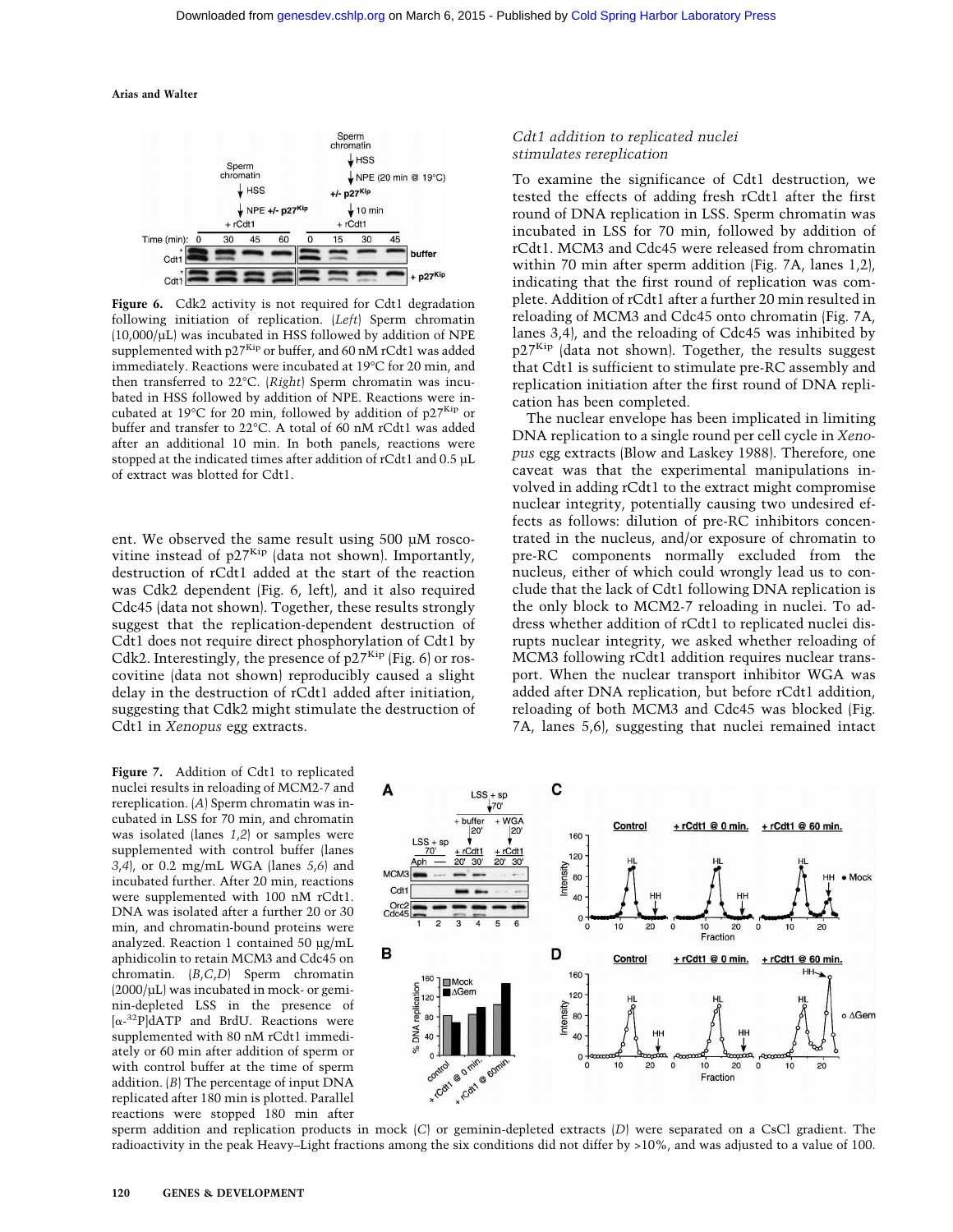during manipulations and that rCdt1 entered nuclei via the nuclear pore. From these results, we conclude that the principal block to MCM2-7 reloading after the first round of replication is the absence of functional Cdt1 within the nucleus.

Since addition of rCdt1 promoted rebinding of MCM2-7 and Cdc45 to chromatin, we expected it might also promote another round of DNA synthesis. We tested this hypothesis by incubating sperm chromatin in LSS in the presence of BrdU. Total DNA synthesis was measured (Fig. 7B, gray bars) and replication products were fractionated on a CsCl gradient. Whereas a control reaction yielded only "Heavy–Light" DNA (Fig. 7C, left), addition of 80 nM rCdt1 60 min after the start of the reaction resulted in 16% rereplication, as seen by the presence of a "Heavy–Heavy" peak (Fig. 7C, far right). The DNA was rereplicated within one cell cycle because extracts contained cycloheximide, which prevents entry into mitosis. Importantly, when the same concentration of rCdt1 was added at the start of the reaction, no rereplication was observed (Fig. 7C, middle). Because rCdt1 added to LSS is efficiently degraded in a replication-dependent manner (data not shown), this result argues that replication-dependent destruction of Cdt1 is sufficient to completely remove all functional Cdt1 from the extract.

We next examined why only limited rereplication is observed following rCdt1 addition after DNA replication. We postulated that geminin, present at high concentrations within nuclei, inhibits some of the rCdt1 that enters the nucleus. To test this idea, sperm chromatin was incubated in geminin-depleted LSS. As expected (McGarry and Kirschner 1998), depletion of geminin alone did not lead to rereplication (Fig. 7D, left). However, addition of rCdt1 to geminin-depleted extract after 60 min resulted in rereplication of 50% of the DNA, suggesting that geminin inhibits rCdt1 added after the first round of DNA replication (Fig. 7D, right). Moreover, addition of rCdt1 at the start of the reaction did not result in any rereplication (Fig. 7D, middle), suggesting that, in the absence of geminin, the Cdt1 degradation machinery is fully active and sufficient to restrict DNA replication to a single round.

A prediction of our results is that in geminin-depleted extracts, inhibition of the proteasome during S phase will stimulate rereplication, because endogenous Cdt1 is stabilized. Indeed, we found that MG132, which stabilizes Cdt1 (Fig. 2C), stimulated 20% rereplication in geminin-depleted extracts (data not shown). Addition of MG132 to mock-depleted extracts had no effect, presumably because Cdt1 was neutralized by geminin.

#### *Degradation of Cdt1 does not require geminin*

The observation that depletion of geminin does not result in rereplication (McGarry and Kirschner 1998; Fig. 7D, left), even when excess rCdt1 is added at the start of the reaction (Fig. 7D, middle), suggests that Cdt1 destruction occurs independently of geminin. To test this, LSS was depleted of geminin (Fig. 1A) and degradation of Cdt1 was monitored over time. As shown in Figure 8A,



**Figure 8.** Replication-dependent Cdt1 degradation and geminin-mediated inhibition of Cdt1 occur independently of one another. (*A*) Sperm chromatin was incubated in mock- or geminindepleted LSS. At the indicated times, reactions were stopped and 1 µL of extract was blotted for Cdt1. (*B*) (Chromatin) Sperm chromatin was incubated in mock-depleted LSS, Cdt1-depleted LSS, or Cdt1-depleted LSS containing 50 nM rCdt1. All samples contained 50 µg/mL aphidicolin. Chromatin was isolated after 30 min and blotted for the indicated factors. (Extract) One microliter of the indicated extract was blotted for Cdt1. (*C*) Sperm chromatin was incubated in LSS containing 0.2 mg/mL WGA (lane *1*), 1 µM p27Kip (lane *2*), or no additions (lanes *3–5*). Chromatin was isolated at the indicated times (lanes *3–5*) or after 40 min (lanes *1*,*2*) and blotted for the indicated factors.

Cdt1 is efficiently degraded in the absence of geminin (note that ∼50% of the endogenous Cdt1 is codepleted with geminin). Therefore, as reported in human cells (Nishitani et al. 2004), Cdt1 degradation in *Xenopus* egg extracts is independent of geminin.

# *Geminin binds to chromatin before initiation of DNA replication*

Cytoplasmic geminin is activated to bind to Cdt1 upon nuclear import, and its activation is independent of Cdk2 activity (Hodgson et al. 2002), suggesting that geminin should be able to associate with Cdt1 before initiation of DNA replication. As a means to measure the binding of geminin to Cdt1 in S phase, we examined its loading onto chromatin. As previously reported (Gillespie et al. 2001; Maiorano et al. 2004), we found that chromatin binding by geminin was Cdt1 dependent (Fig. 8B). Thus, geminin likely loads onto chromatin via a direct interaction with Cdt1. We next asked when geminin associates with chromatin relative to the initiation of DNA replication. A time course revealed that geminin reached a maximal level on chromatin 20 min after sperm addition, and it was largely lost from chromatin after 40 min (Fig. 8C, lanes 3–5). Geminin dissociation from chromatin is dependent on Cdt1 destruc-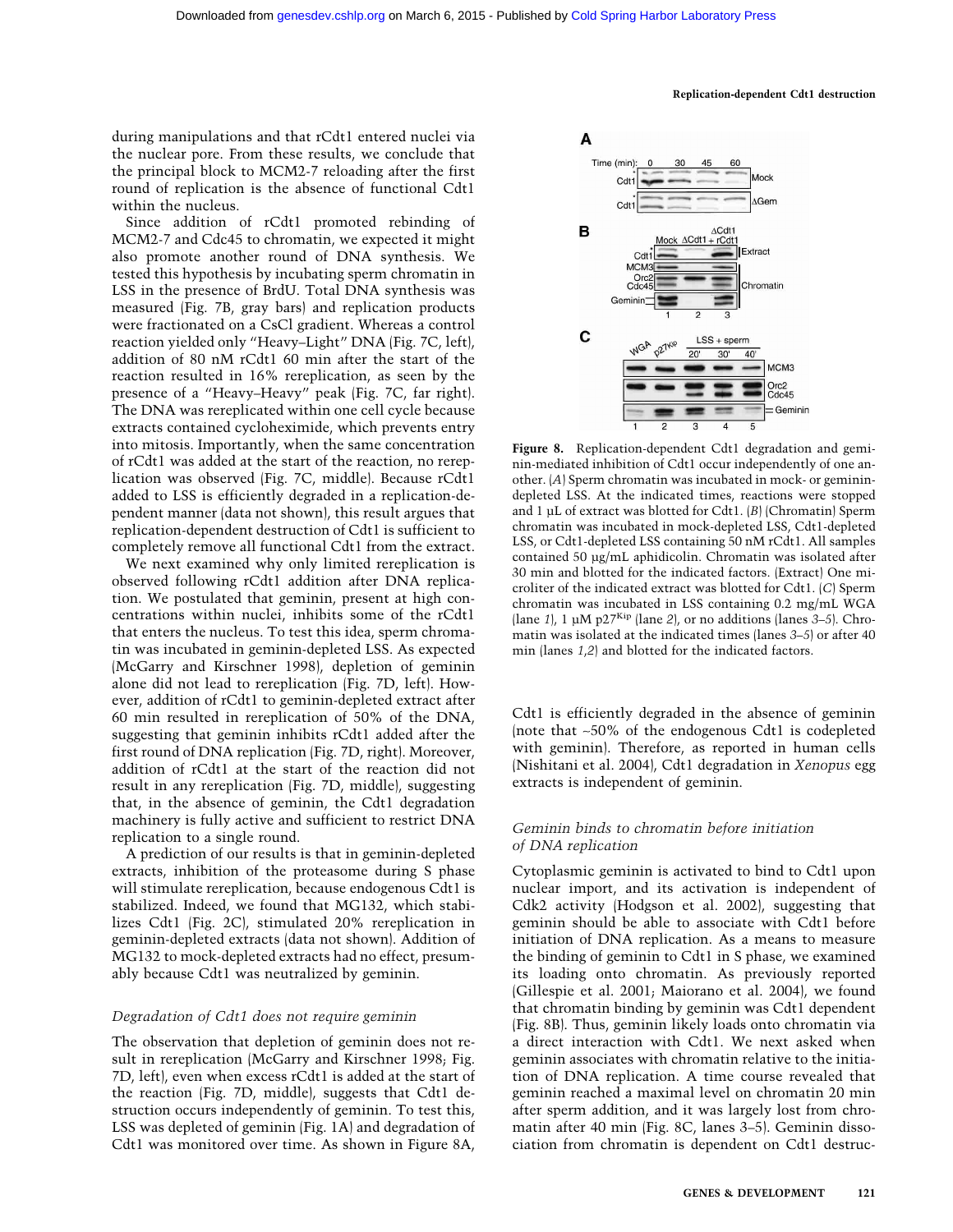tion, since methylated ubiquitin blocked Cdt1 destruction and geminin release (data not shown). Importantly, inhibition of nuclear transport by addition of WGA reduced geminin binding to chromatin, but inhibition of Cdk2/Cyclin E activity by  $p27^{Kip}$  did not (Fig. 8C, lanes 1,2). Therefore, geminin binding to chromatin requires nuclear transport, but not Cdk2/Cyclin E activity, consistent with the requirements for geminin activation (Hodgson et al. 2002). These experiments indicate that geminin binds to Cdt1 on chromatin and inhibits its activity before initiation of DNA replication, prior to activation of the Cdt1 destruction machinery.

#### **Discussion**

In this study, we report that rereplication does not occur in *Xenopus* egg extracts, due to the absence of functional Cdt1 during S phase, a condition that is established by geminin and proteolysis of Cdt1. Surprisingly, the initiation of DNA replication stimulates Cdt1 degradation, demonstrating that the first round of DNA replication actively prevents subsequent rounds.

# *Initiation of DNA replication stimulates Cdt1 degradation*

Our results show that inhibition of Cdk2/Cyclin E activity and Cdc45 depletion greatly reduced the rate of Cdt1 degradation. Therefore, replication initiation is required for efficient Cdt1 destruction. However, when rCdt1 was added to extracts after replication initiation, it was degraded independently of Cdk2 activity, suggesting that phosphorylation of Cdt1 by Cdk2 is not essential for its degradation in S phase. In mammalian cells, where Cdt1 is also destroyed in S phase (Nishitani et al. 2001), overexpression of p21 or p27 completely stabilizes Cdt1 (Liu et al. 2004). However, while deletion of the cyclinbinding motif of human Cdt1 renders it refractory to Cdk2 phosphorylation and Skp2 binding, the protein is only partially stabilized in S phase (Liu et al. 2004; Sugimoto et al. 2004). More dramatic stabilization of Cdt1 by expression of cdk inhibitors than mutation of cyclinbinding motifs in Cdt1 has now also been reported in *Drosophila* (Thomer et al. 2004). These results suggest that in other metazoans, Cdk2 contributes to Cdt1 destruction in ways that do not involve direct phosphorylation of Cdt1, and we suggest this may be due to a replication-dependent destruction pathway.

We showed that Cdc45, RPA, and pol  $\alpha$  are all required to trigger efficient Cdt1 ubiquitination and proteolysis. To assess the role of DNA synthesis by pol  $\alpha$ , we titrated aphidicolin into extracts. Below 75 µM aphidicolin, there was no effect on Cdt1 degradation, but Cdt1 ubiquitination was greatly reduced. Above 75 µM, Cdt1 degradation slowed significantly, and Cdt1 ubiquitination became undetectable. At all concentrations of aphidicolin, the extent of Cdt1 ubiquitination correlated with PCNA binding to chromatin. We conclude that primer synthesis by pol  $\alpha$  is essential for Cdt1 destruction, perhaps reflecting a requirement for chromatin-bound RFC or PCNA.

The identity of the ligase that carries out Cdt1 ubiquitination in *Xenopus* egg extracts is unknown. In human cells, SCF<sup>Skp2</sup> contributes to Cdt1 destruction (Li et al. 2003), and the interaction of Skp2 with Cdt1 is completely Cdk2 dependent (Liu et al. 2004; Sugimoto et al. 2004). Our data indicate that replication-dependent Cdt1 destruction does not require phosphorylation of Cdt1 by Cdk2, suggesting that SCF<sup>Skp2</sup> is not involved, or that it can recognize Cdt1 independently of phosphorylation in the context of replication. In worms, and in human cells suffering DNA damage, Cul4 mediates Cdt1 ubiquitination and destruction (Li et al. 2003; Zhong et al. 2003). We cannot rule out that an undetectable level of DNA damage occurs during DNA replication that promotes Cdt1 destruction, and thus, Cul4 remains a candidate for the ligase. Whatever the relevant E3 ubiquitin ligase, it ubiquitinates chromatin-bound Cdt1, and thus, may itself be tethered to chromatin. Since all of the endogenous Cdt1, as well as large amounts of added rCdt1 are efficiently degraded in a replication-dependent manner, it is clear that not only the Cdt1 originally bound to pre-RCs is degraded. We suggest that the large majority of ubiquitinated Cdt1 observed on chromatin is not binding to pre-RCs, but rather to a chromatin-bound E3 ligase or some other structure. Indeed, a Cdt1 destruction mechanism in which Cdt1 must first bind to pre-RCs would be self-defeating. We speculate that the initiation of DNA replication generates a structure on DNA that leads to colocalization of Cdt1 and a Cdt1-specific E3 ligase, thereby facilitating destruction of Cdt1.

A potential dilemma arises from the replication-dependent Cdt1 destruction model. While the MCM2-7 complex begins unwinding DNA upon Cdc45 loading (Walter and Newport 2000), and thereby presumably vacates its binding site, Cdt1 is not destroyed until after pol  $\alpha$  has synthesized a DNA primer. Therefore, in the absence of geminin, a window of time could theoretically exist before Cdt1 destruction, during which a new MCM2-7 complex could load onto an origin that already fired. Although we cannot rule out this scenario because our assays would not detect rereplication at a small subset of origins, we prefer to think that this window of opportunity does not exist, and we speculate that after replication initiation, the origin is rendered temporarily inactive, perhaps due to the presence of single-stranded DNA.

The replication-dependent destruction of Cdt1 shows parallels with the destruction of human ORC1, as well as Xic1, a *Xenopus* inhibitor of Cdk2 that is similar to p27Kip. When recombinant Xic1 (rXic1) is added to *Xenopus* egg extracts, it is ubiquitinated on chromatin and efficiently degraded (Yew and Kirschner 1997; Furstenthal et al. 2001; You et al. 2002). As in the case of Cdt1, degradation of rXic1 requires Cdk2 and Cdc45, and after replication initiation, Cdk2 becomes dispensable (You et al. 2002). Similar to Cdt1 and Xic1, human ORC1 is degraded in S phase, and it is ubiquitinated on chromatin (Mendez et al. 2002). Moreover, a mutant of ORC1 whose phosphorylation by Cdks is dramatically reduced is still efficiently ubiquitinated and presumably de-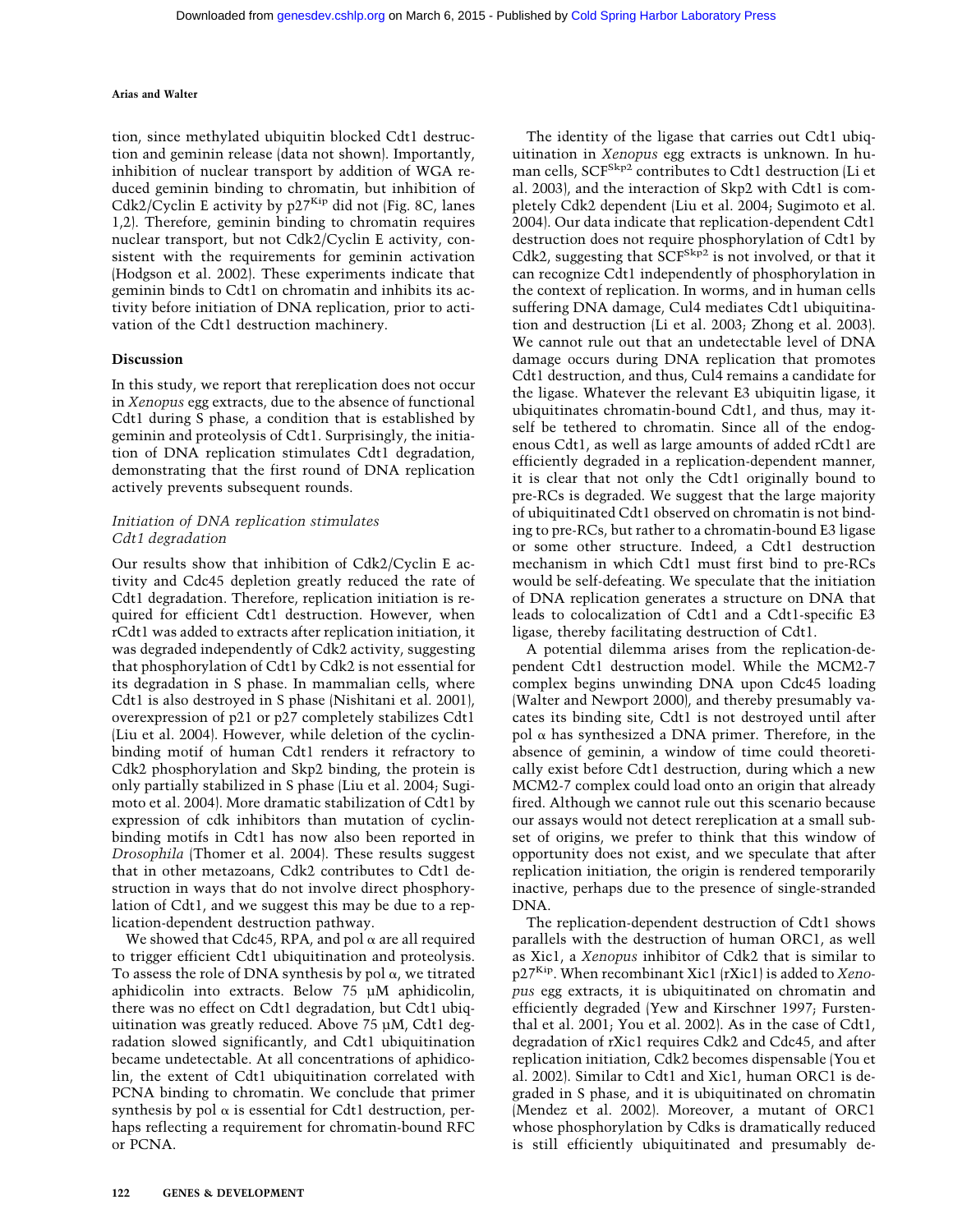graded. The requirement for Skp2 in ORC1 degradation might reflect Skp2-mediated ubiquitination of ORC1, or the requirement for Skp2 in S-phase entry. Thus, it is tempting to speculate that Cdt1, ORC1, and Xic1 can all be degraded by a common, chromatin-based mechanism that requires replication initiation, but not direct phosphorylation by Cdks.

# *Two mechanisms restrain Cdt1 activity in S phase*

To explore the significance of Cdt1 degradation and its relationship to geminin-mediated inhibition of Cdt1, we added rCdt1 to mock-depleted and geminin-depleted egg extracts. We showed that addition of rCdt1 to mockdepleted extracts following DNA replication resulted in 16% rereplication. Importantly, no rereplication occurred when the same quantity of rCdt1 was added before the first round of DNA synthesis. These results strongly argue that the absence of functional Cdt1 in replicated nuclei is the primary barrier to rereplication, and that proteolysis during the first round of DNA replication is capable of removing all functional Cdt1. Consistent with this view, we found no evidence that Cdc6 is negatively regulated during S phase, since it remained bound to chromatin, as recently reported (Oehlmann et al. 2004). The ability of rCdt1 to stimulate rereplication in *Xenopus* egg extracts has recently also been observed by three other laboratories (J. Blow, H. Takisawa, and M. Mechali, pers. comm.).

Addition of rCdt1 to replicated nuclei in geminin-depleted extract resulted in threefold more rereplication than in mock-depleted extract, demonstrating that geminin plays an important role in restraining Cdt1 activity in nuclei. Importantly, supplementing geminin-depleted extracts with rCdt1 before DNA replication caused no rereplication. Therefore, replication-dependent Cdt1 degradation is sufficient to prevent detectable rereplication in the absence of geminin. Indeed, Cdt1 was degraded with normal kinetics in geminin-depleted extracts. Conversely, it is important to ask whether geminin is sufficient to block rereplication in the absence of Cdt1 degradation. We have shown that geminin loads onto origins in a Cdt1-dependent fashion before the Cdk2-step, strongly suggesting that geminin can bind to and inhibit Cdt1 before the Cdt1 degradation step. Moreover, we have found that addition of the proteasome inhibitor MG132 to LSS, which stabilizes Cdt1, results in rereplication only when geminin is absent, indicating that geminin can restrict rereplication when the Cdt1 proteolytic machinery is blocked. It is important to note that our assays are only equipped to detect significant amounts of re-replication. Therefore, while geminin and Cdt1 destruction have the appearance of being independent and redundant mechanisms to prevent rereplication, it may be that both mechanisms must be present to insure that no rereplication whatsoever occurs. Since our experiments are performed in interphase-arrested egg extracts, they do not contain mitotic cyclins, which may provide additional safeguards against rereplication.

How important is degradation of Cdt1 in other metazoans? In *C. elegans*, destruction of Cdt1 appears to be important for regulating DNA replication, because loss of Cul4 results in Cdt1 stabilization in S phase and massive over-replication, an effect that is reversed by loss of one gene copy of Cdt1 (Zhong et al. 2003). In *D. melanogaster* and humans, Cdt1 is unstable in S phase, and overexpression of Cdt1 causes rereplication (Vaziri et al. 2003; Nishitani et al. 2004; Thomer et al. 2004). However, it is unclear whether this manipulation suppresses Cdt1 degradation or the inhibitory effects of geminin. Interestingly, loss of geminin is sufficient to induce partial rereplication in some human cells (Melixetian et al. 2004; Zhu et al. 2004) but not in others (Nishitani et al. 2004). The extent of rereplication appears to correlate inversely with the efficiency of Cdt1 degradation, suggesting that Cdt1 degradation in human cells is an important mechanism to restrain rereplication. In summary, Cdt1 degradation is likely to be important in multiple organisms, but unlike in *Xenopus*, it may not always be sufficient to efficiently suppress rereplication.

Although a recent study concluded that Ran-GTP is the principal inhibitor of rereplication in *Xenopus* egg extracts (Yamaguchi and Newport 2003), experiments performed by us (E.E. Arias and J.C. Walter, data not shown), a subset of the original authors (Newport 2004), and two other laboratories (J. Blow and H. Takisawa, pers. comm.), failed to confirm key results from this report.

# *Does Cdk2/Cyclin E affect pre-RC components other than Cdt1?*

An important question concerns whether Cdk2/Cyclin E negatively regulates pre-RC formation by a mechanism other than the indirect promotion of Cdt1 destruction. We showed that addition of rCdt1 to NPE yields an extract that supports full MCM2-7 loading and a complete round of DNA replication. This result indicates that concentrations of Cdk2/Cyclin E that promote origin firing are not inhibitory for de novo pre-RC assembly. Moreover, rCdt1 addition to replicated nuclei triggers MCM3 reloading and extensive Cdk2-dependent reinitiation. Together, the data argue that when Cdt1 is present, Cdk2/Cyclin E is not sufficient to inhibit pre-RC formation. It should be noted that rCdt1 addition to geminindepleted extracts causes only ∼50% of the DNA to undergo rereplication. Although the failure to rereplicate all of the DNA could be due to nonspecific inactivation of the extract over time, it remains possible that Cdk2/ Cyclin E exerts some negative effect on rereplication. Nevertheless, the fact that we observe extensive rereplication in the presence of Cdk2/Cyclin E is surprising in light of the previous finding that when HSS is supplemented with ∼1 µM recombinant human Cdk2/Cyclin E (the same concentration as endogenous Cdk2/Cyclin E present in NPE), MCM2-7 loading is blocked (Hua et al. 1997). Because rCdk2/Cyclin E added to HSS does not stimulate DNA replication, Cdt1 was unlikely to be degraded in this experiment, suggesting that Cdk2/Cyclin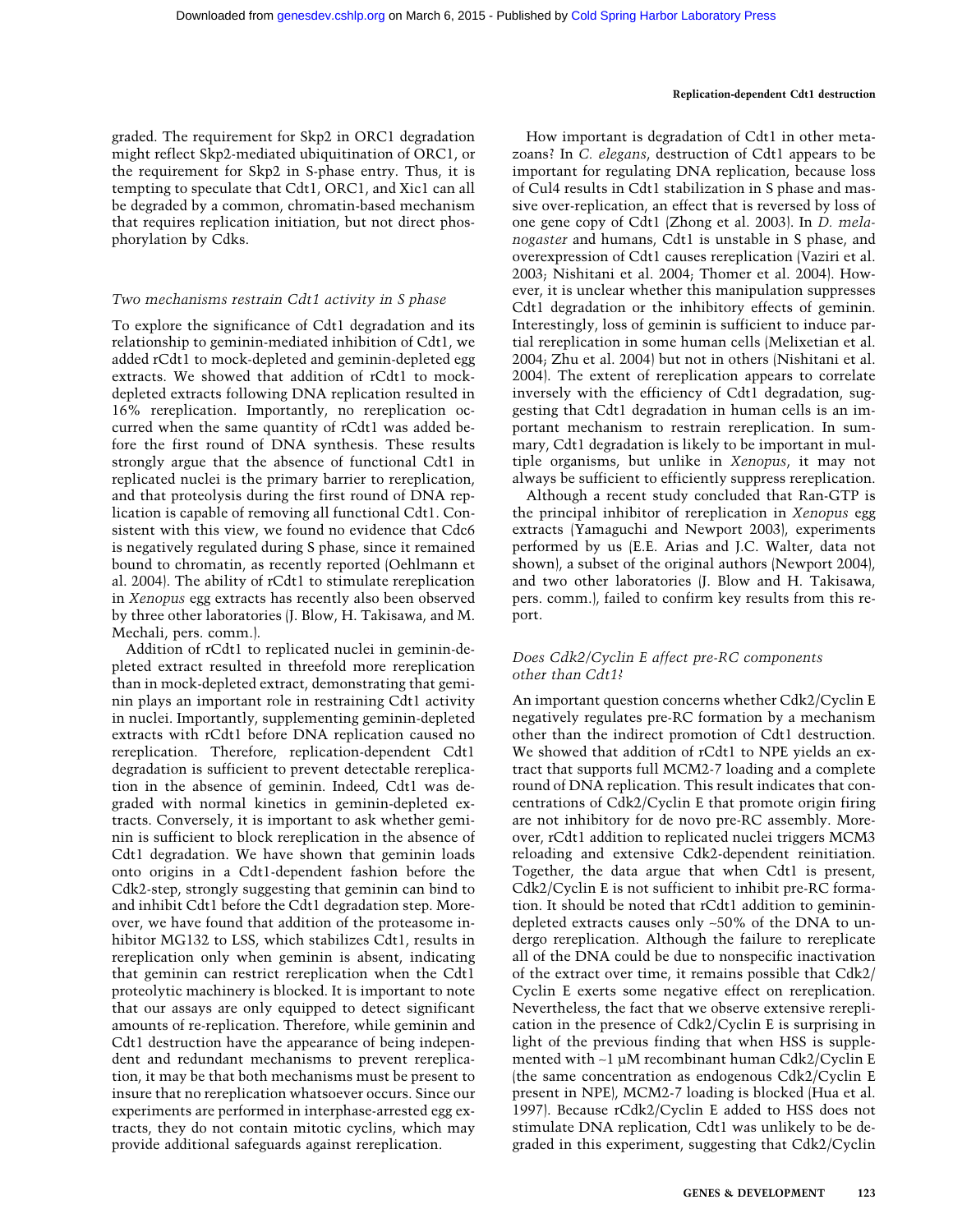E can inhibit pre-RC formation by a mechanism not involving Cdt1 destruction. The apparent discrepancy with our results might be explained by the use of human Cdk2/ Cyclin E by Newport and colleagues (Hua et al. 1997).

Previous in vivo results indicate that Cdk2/Cyclin E can either inhibit or stimulate pre-RC assembly, depending on the developmental stage and point in the cell cycle. In endoreduplicating *Drosophila* tissues (Follette et al. 1998; Weiss et al. 1998), or in mammalian tissue culture cells (Ekholm-Reed et al. 2004), inappropriate Cyclin E expression inhibits replication, likely due to defective MCM2-7 loading. In contrast, in cleavage division *Drosophila* embryos (Su and O'Farrell 1997), or in human cells exiting from quiescence (Geng et al. 2003), Cyclin E stimulates MCM2-7 recruitment to chromatin. It will be interesting to understand the conditions in vitro and in vivo that determine whether Cdk2/Cyclin E affects pre-RC formation positively, negatively, or not at all. Nevertheless, our results indicate that endogenous Cdk2/Cyclin E plays no major role in preventing rereplication in *Xenopus* egg extracts.

# *A model for the cell-cycle regulation of DNA replication in* Xenopus *embryos*

Together with previous results, our data suggest the following model for the regulation of DNA replication during the embryonic cell cycles. As cells exit mitosis, APCmediated destruction of Cyclin B and inactivation/degradation of geminin allow pre-RCs to assemble on chromatin (McGarry and Kirschner 1998; Li and Blow 2004). As nuclei reassemble in telophase, nuclear transport of geminin leads to its reactivation, allowing geminin to bind nucleoplasmic (Hodgson et al. 2002) and chromatin-bound Cdt1 (Fig. 8), effectively neutralizing Cdt1. Concurrently, Cdk2/Cyclin E becomes concentrated within nuclei, stimulating replication initiation and rapid destruction of Cdt1. Two mechanisms likely replenish Cdt1 for the next round of pre-RC assembly. First, de novo synthesis could continually replenish the supply of Cdt1. Second, if the total pool of Cdt1 is not degraded, chromatin would simply be re-exposed to cytoplasmic Cdt1 when the nuclear envelope breaks down in mitosis. Indeed, we have observed that when the concentration of nuclei in *Xenopus* egg extracts is low, such as occurs during the first few embryonic cell cycles, Cdt1 destruction is incomplete (data not shown). It is important to note that even at low nucleocytoplasmic ratios, any Cdt1 that enters nuclei should be fully degraded. Indeed, loss of geminin in early *Xenopus* embryos does not result in detectable rereplication (McGarry 2002), suggesting that replication-dependent destruction of Cdt1 is sufficient to block rereplication during S phase in vivo.

#### **Materials and methods**

#### *DNA replication and chromatin-binding assays*

Extract preparation, replication assays, chromatin-binding assays, density substitution experiments, and low-temperature synchronization assays in the nucleus-free system were carried out as described (Walter et al. 1998; Walter 2000; Pacek and Walter 2004). LSS was prepared as described (Blow 1993). Chromatin-binding, DNA-replication, and density-substitution experiments in LSS were performed as for the nucleus-free system. In all experiments, the percentage of input DNA synthesized was calculated as described (Blow and Laskey 1986). Each replication experiment was repeated at least twice, and representative results are shown. MG132 and methylated ubiquitin were from Boston Biochem. Wheat Germ Agglutinin was from Sigma.

#### *Immunological methods*

Depletion of HSS and NPE were carried out as previously described (Walter et al. 1998). To deplete LSS, 0.2 vol of antibodybound protein A sepharose (Pharmacia) was incubated with extract for 2 h at 4°C, and the procedure was repeated once. To generate the pol  $\alpha$  antibody, the p70 subunit of pol  $\alpha$  was expressed in bacteria, purified under denaturing conditions, and used to immunize rabbits (M. Michael, pers. comm.). Antibodies against Cdt1 and geminin were raised against the bacterially expressed proteins. Anti-MCM3, ORC2, Cdc45, and RPA are as described (Walter and Newport 1997, 2000). PCNA antibody was from Santa Cruz. We obtained RCC1 antibody from Mary Dasso (National Institutes of Health, Bethesda, MD).

#### *Expression of recombinant proteins*

*Xenopus* Cdt1 was cloned into pDONR201 using the Gateway Cloning System (Invitrogen) to generate pDONR-XCdt1. pDONR-XCdt1 was engineered to contain an N-terminal tag consisting of 6xHis-Flag, and a Prescission Protease Cleavage site (Amersham) by insertion of annealed complimentary oligos encoding the tag sequence into the Nde1 start site of Xcdt1. Baculovirus DNA was produced using the BaculoDirect Baculovirus Expression System (Invitrogen), and rCdt1 was expressed in Sf9 cells. Cells were harvested 48 h post-infection, pelleted, and lysed in 50 mM Tris (pH 7.5), 200 mM NaCl, 0.5% NP-40, 50 µM TCEP, and 20 µg/mL aprotinin and leupeptin. The soluble lysate was mixed with 200 µL M2 Flag resin (Sigma) for 2 h. Beads were washed three times with 50 mM Tris (pH 7.5), 500 mM NaCl, and 50 µM TCEP, equilibrated in 50 mM Tris (pH 7.5), 150 mM NaCl, 10% glycerol, 1 mM EDTA, and 50 µM TCEP. rCdt1 (untagged) was eluted from the resin with 20 U of Prescission Protease (Amersham), and the supernatant was recovered. Recombinant Cdc45 was prepared as described (Mimura and Takisawa 1998). Recombinant human pol  $\alpha$  was a gift from Dewight Williams and Ellen Fanning (Vanderbilt University, Nashville, TN).

#### **Acknowledgments**

We thank Thomas McGarry, whose generous gift of geminin antibody helped initiate this project. We also thank Matt Michael for pol  $\alpha$  antibody, Dewight Williams and Ellen Fanning for recombinant DNA pol  $\alpha$ , and Mary Dasso for RCC1 antibody. Thanks to James Wohlschlegel, Tatsuro Takahashi, Dave Gilbert, and Etienne Schwob for critical reading of the manuscript. E.E.A. is a Howard Hughes Medical Institute Predoctoral Fellow. This work was support by ACS grant 106201 to J.C.W.

#### **References**

Abraham, R.T. 2001. Cell cycle checkpoint signaling through the ATM and ATR kinases. *Genes* & *Dev.* **15:** 2177–2196.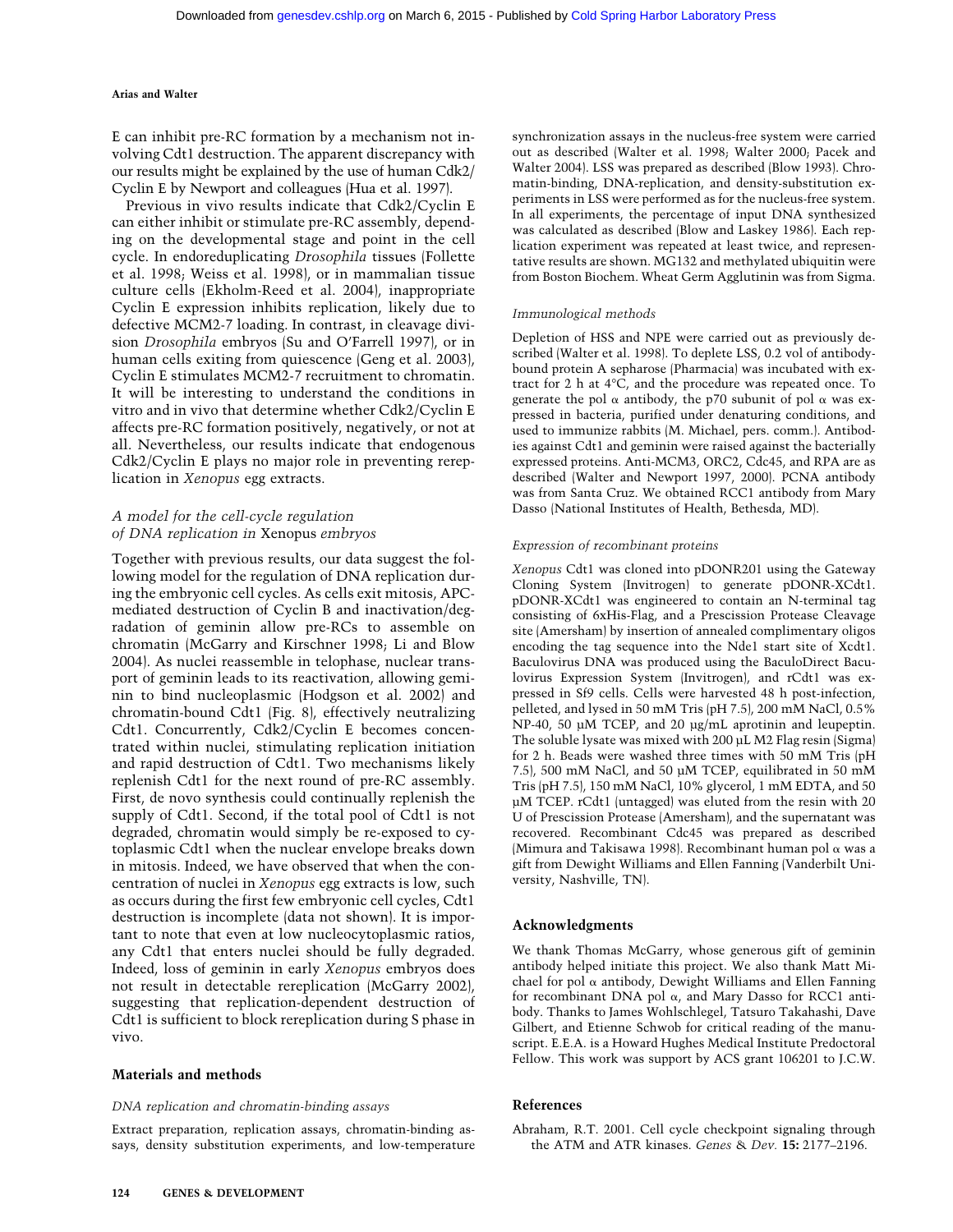- Bates, S., Ryan, K.M., Phillips, A.C., and Vousden, K.H. 1998. Cell cycle arrest and DNA endoreduplication following p21Waf1/Cip1 expression. *Oncogene* **17:** 1691–1703.
- Bell, S.P. and Dutta, A. 2002. DNA replication in eukaryotic cells. *Annu. Rev. Biochem.* **71:** 333–374.
- Blow, J.J. 1993. Preventing re-replication of DNA in a single cell cycle: Evidence for a replication licensing factor. *J. Cell. Biol.* **122:** 993–1002.
- Blow, J.J. and Laskey, R.A. 1986. Initiation of DNA replication in nuclei and purified DNA by a cell-free extract of *Xenopus* eggs. *Cell* **47:** 577–587.
- ———. 1988. A role for the nuclear envelope in controlling DNA replication within the cell cycle. *Nature* **332:** 546–548.
- Broek, D., Bartlett, R., Crawford, K., and Nurse, P. 1991. Involvement of p34cdc2 in establishing the dependency of S phase on mitosis. *Nature* **349:** 388–393.
- Dahmann, C., Diffley, J.F., and Nasmyth, K.A. 1995. S-phasepromoting cyclin-dependent kinases prevent re-replication by inhibiting the transition of replication origins to a prereplicative state. *Curr. Biol.* **5:** 1257–1269.
- Diffley, J.F. 1996. Once and only once upon a time: Specifying and regulating origins of DNA replication in eukaryotic cells. *Genes* & *Dev.* **10:** 2819–2830.
- ———. 2001. DNA replication: Building the perfect switch. *Curr. Biol.* **11:** R367–R370.
- Drury, L.S., Perkins, G., and Diffley, J.F. 1997. The Cdc4/34/53 pathway targets Cdc6p for proteolysis in budding yeast. *EMBO J.* **16:** 5966–5976.
- Ekholm-Reed, S., Mendez, J., Tedesco, D., Zetterberg, A., Stillman, B., and Reed, S.I. 2004. Deregulation of cyclin E in human cells interferes with prereplication complex assembly. *J. Cell. Biol.* **165:** 789–800.
- Finlay, D.R., Newmeyer, D.D., Price, T.M., and Forbes, D.J. 1987. Inhibition of in vitro nuclear transport by a lectin that binds to nuclear pores. *J. Cell. Biol.* **104:** 189–200.
- Follette, P.J., Duronio, R.J., and O'Farrell, P.H. 1998. Fluctuations in cyclin E levels are required for multiple rounds of endocycle S phase in *Drosophila*. *Curr. Biol.* **8:** 235–238.
- Furstenthal, L., Swanson, C., Kaiser, B.K., Eldridge, A.G., and Jackson, P.K. 2001. Triggering ubiquitination of a CDK inhibitor at origins of DNA replication. *Nat. Cell. Biol.* **3:** 715– 722.
- Geng, Y., Yu, Q., Sicinska, E., Das, M., Schneider, J.E., Bhattacharya, S., Rideout, W.M., Bronson, R.T., Gardner, H., and Sicinski, P. 2003. Cyclin E ablation in the mouse. *Cell* **114:** 431–443.
- Gillespie, P.J., Li, A., and Blow, J.J. 2001. Reconstitution of licensed replication origins on *Xenopus* sperm nuclei using purified proteins. *BMC Biochem.* **2:** 15.
- Guo, Z., Kumagai, A., Wang, S.X., and Dunphy, W.G. 2000. Requirement for Atr in phosphorylation of Chk1 and cell cycle regulation in response to DNA replication blocks and UV-damaged DNA in *Xenopus* egg extracts. *Genes* & *Dev.* **14:** 2745–2756.
- Hershko, A. and Heller, H. 1985. Occurrence of a polyubiquitin structure in ubiquitin-protein conjugates. *Biochem. Biophys. Res. Commun.* **128:** 1079–1086.
- Higa, L.A., Mihaylov, I.S., Banks, D.P., Zheng, J., and Zhang, H. 2003. Radiation-mediated proteolysis of CDT1 by CUL4– ROC1 and CSN complexes constitutes a new checkpoint. *Nat. Cell. Biol.* **5:** 1008–1015.
- Hodgson, B., Li, A., Tada, S., and Blow, J.J. 2002. Geminin becomes activated as an inhibitor of Cdt1/RLF-B following nuclear import. *Curr. Biol.* **12:** 678–683.
- Hua, X.H., Yan, H., and Newport, J. 1997. A role for Cdk2 kinase

in negatively regulating DNA replication during S phase of the cell cycle. *J. Cell. Biol.* **137:** 183–192.

- Hubscher, U., Maga, G., and Spadari, S. 2002. Eukaryotic DNA polymerases. *Annu. Rev. Biochem.* **71:** 133–163.
- Itzhaki, J.E., Gilbert, C.S., and Porter, A.C. 1997. Construction by gene targeting in human cells of a "conditional" CDC2 mutant that rereplicates its DNA. *Nat. Genet.* **15:** 258–265.
- Kondo, T., Kobayashi, M., Tanaka, J., Yokoyama, A., Suzuki, S., Kato, N., Onozawa, M., Chiba, K., Hashino, S., Imamura, M., et al. 2004. Rapid degradation of Cdt1 upon UV-induced DNA damage is mediated by SCF<sup>Skp2</sup> complex. *J. Biol. Chem.* **279:** 27315–27319.
- Labib, K. and Diffley, J.F. 2001. Is the MCM2–7 complex the eukaryotic DNA replication fork helicase? *Curr. Opin. Genet. Dev.* **11:** 64–70.
- Labib, K., Diffley, J.F., and Kearsey, S.E. 1999. G1-phase and B-type cyclins exclude the DNA-replication factor Mcm4 from the nucleus. *Nat. Cell. Biol.* **1:** 415–422.
- Li, A. and Blow, J.J. 2004. Non-proteolytic inactivation of geminin requires CDK-dependent ubiquitination. *Nat. Cell. Biol.* **6:** 260–267.
- Li, X., Zhao, Q., Liao, R., Sun, P., and Wu, X. 2003. The SCFSkp2 ubiquitin ligase complex interacts with the human replication licensing factor Cdt1 and regulates Cdt1 degradation. *J. Biol. Chem.* **278:** 30854–30858.
- Liu, E., Li, X., Yan, F., Zhao, Q., and Wu, X. 2004. Cyclindependent kinases phosphorylate human Cdt1 and induce its degradation. *J. Biol. Chem.* **279:** 17283–17288.
- Lohka, M.J. and Masui, Y. 1983. Formation in vitro of sperm pronuclei and mitotic chromosomes induced by amphibian ooplasmic components. *Science* **220:** 719–721.
- Maiorano, D., Moreau, J., and Mechali, M. 2000. XCDT1 is required for the assembly of pre-replicative complexes in *Xenopus laevis* [see comments]. *Nature* **404:** 622–625.
- Maiorano, D., Rul, W., and Mechali, M. 2004. Cell cycle regulation of the licensing activity of Cdt1 in *Xenopus laevis*. *Exp. Cell. Res.* **295:** 138–149.
- Mattock, H., Jares, P., Zheleva, D.I., Lane, D.P., Warbrick, E., and Blow, J.J. 2001. Use of peptides from p21 (Waf1/Cip1) to investigate PCNA function in *Xenopus* egg extracts. *Exp. Cell. Res.* **265:** 242–251.
- McGarry, T.J. 2002. Geminin deficiency causes a Chk1-dependent G2 arrest in *Xenopus*. *Mol. Biol. Cell* **13:** 3662–3671.
- McGarry, T.J. and Kirschner, M.W. 1998. Geminin, an inhibitor of DNA replication, is degraded during mitosis. *Cell* **93:** 1043–1053.
- Melixetian, M., Ballabeni, A., Masiero, L., Gasparini, P., Zamponi, R., Bartek, J., Lukas, J., and Helin, K. 2004. Loss of Geminin induces rereplication in the presence of functional p53. *J. Cell. Biol.* **165:** 473–482.
- Mendez, J., Zou-Yang, X.H., Kim, S.Y., Hidaka, M., Tansey, W.P., and Stillman, B. 2002. Human origin recognition complex large subunit is degraded by ubiquitin-mediated proteolysis after initiation of DNA replication. *Mol. Cell* **9:** 481– 491.
- Mihaylov, I.S., Kondo, T., Jones, L., Ryzhikov, S., Tanaka, J., Zheng, J., Higa, L.A., Minamino, N., Cooley, L., and Zhang, H. 2002. Control of DNA replication and chromosome ploidy by geminin and cyclin A. *Mol. Cell. Biol.* **22:** 1868– 1880.
- Mimura, S. and Takisawa, H. 1998. *Xenopus* Cdc45-dependent loading of DNA polymerase  $\alpha$  onto chromatin under the control of S-phase Cdk. *EMBO J.* **17:** 5699–5707.
- Mimura, S., Masuda, T., Matsui, T., and Takisawa, H. 2000.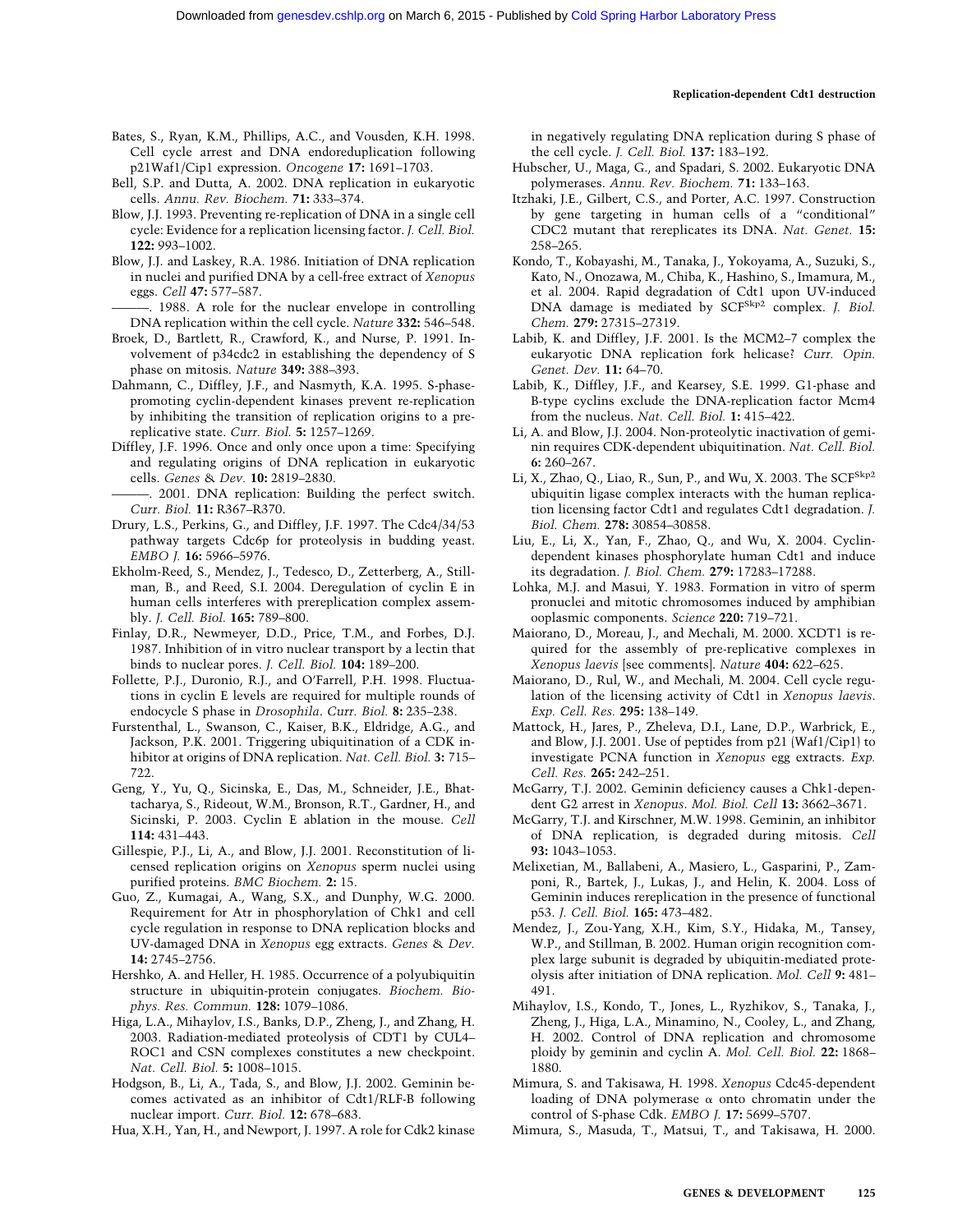Central role for cdc45 in establishing an initiation complex of DNA replication in *Xenopus* egg extracts. *Genes Cells* **5:** 439–452.

- Newport, J. 1987. Nuclear reconstitution in vitro: Stages of assembly around protein-free DNA. *Cell* **48:** 205–217.
- ———. 2004. A role for Ran-GTP and Crm1 in blocking rereplication. *Cell* **119:** 145.
- Nguyen, V.Q., Co, C., Irie, K., and Li, J.J. 2000. Clb/Cdc28 kinases promote nuclear export of the replication initiator proteins Mcm2-7. *Curr. Biol.* **10:** 195–205.
- Nguyen, V.Q., Co, C., and Li, J.J. 2001. Cyclin-dependent kinases prevent DNA re-replication through multiple mechanisms. *Nature* **411:** 1068–1073.
- Nishitani, H. and Nurse, P. 1995. p65cdc18 plays a major role controlling the initiation of DNA replication in fission yeast. *Cell* **83:** 397–405.
- Nishitani, H., Lygerou, Z., Nishimoto, T., and Nurse, P. 2000. The Cdt1 protein is required to license DNA for replication in fission yeast [see comments]. *Nature* **404:** 625–628.
- Nishitani, H., Taraviras, S., Lygerou, Z., and Nishimoto, T. 2001. The human licensing factor for DNA replication Cdt1 accumulates in G1 and is destabilized after initiation of Sphase. *J. Biol. Chem.* **276:** 44905–44911.
- Nishitani, H., Lygerou, Z., and Nishimoto, T. 2004. Proteolysis of DNA replication licensing factor Cdt1 in S-phase is performed independently of Geminin through its N-terminal region. *J. Biol. Chem.* **279:** 30807–30816.
- Oehlmann, M., Score, A.J., and Blow, J.J. 2004. The role of Cdc6 in ensuring complete genome licensing and S phase checkpoint activation. *J. Cell. Biol.* **165:** 181–190.
- Pacek, M. and Walter, J.C. 2004. A requirement for MCM7 and Cdc45 in chromosome unwinding during eukaryotic DNA replication. *EMBO J.* **23:** 3667–3676.
- Prokhorova, T.A., Mowrer, K., Gilbert, C.H., and Walter, J.C. 2003. DNA replication of mitotic chromatin in *Xenopus* egg extracts. *Proc. Natl. Acad. Sci.* **100:** 13241–13246.
- Quinn, L.M., Herr, A., McGarry, T.J., and Richardson, H. 2001. The *Drosophila* Geminin homolog: Roles for Geminin in limiting DNA replication, in anaphase and in neurogenesis. *Genes* & *Dev.* **15:** 2741–2754.
- Shechter, D., Ying, C.Y., and Gautier, J. 2004. DNA unwinding is an Mcm complex-dependent and ATP hydrolysis-dependent process. *J. Biol. Chem.* **279:** 45586–45593.
- Su, T.T. and O'Farrell, P.H. 1997. Chromosome association of minichromosome maintenance proteins in *Drosophila* mitotic cycles. *J. Cell. Biol.* **139:** 13–21.
- Sugimoto, N., Tatsumi, Y., Tsurumi, T., Matsukage, A., Kiyono, T., Nishitani, H., and Fujita, M. 2004. Cdt1 phosphorylation by cyclin A-dependent kinases negatively regulates its function without affecting geminin binding. *J. Biol. Chem.* **279:** 19691–19697.
- Tada, S., Li, A., Maiorano, D., Mechali, M., and Blow, J.J. 2001. Repression of origin assembly in metaphase depends on inhibition of RLF-B/Cdt1 by geminin. *Nat. Cell. Biol.* **3:** 107– 113.
- Tanaka, S. and Diffley, J.F. 2002. Interdependent nuclear accumulation of budding yeast Cdt1 and Mcm2–7 during G1 phase. *Nat. Cell. Biol.* **4:** 198–207.
- Thomer, M., May, N.R., Aggarwal, B.D., Kwok, G., and Calvi, B.R. 2004. *Drosophila* double-parked is sufficient to induce re-replication during development and is regulated by cyclin E/CDK2. *Development* **131:** 4807–4818.
- Vas, A., Mok, W., and Leatherwood, J. 2001. Control of DNA rereplication via Cdc2 phosphorylation sites in the origin recognition complex. *Mol. Cell. Biol.* **21:** 5767–5777.
- Vaziri, C., Saxena, S., Jeon, Y., Lee, C., Murata, K., Machida, Y., Wagle, N., Hwang, D.S., and Dutta, A. 2003. A p53-dependent checkpoint pathway prevents rereplication. *Mol. Cell* **11:** 997–1008.
- Walter, J.C. 2000. Evidence for sequential action of cdc7 and cdk2 protein kinases during initiation of DNA replication in *Xenopus* egg extracts. *J. Biol. Chem.* **275:** 39773–39778.
- Walter, J. and Newport, J.W. 1997. Regulation of replicon size in *Xenopus* egg extracts. *Science* **275:** 993–995.
- ———. 2000. Initiation of eukaryotic DNA replication: Origin unwinding and sequential chromatin association of Cdc45, RPA, and DNA polymerase α. *Mol. Cell* 5: 617-627.
- Walter, J., Sun, L., and Newport, J. 1998. Regulated chromosomal DNA replication in the absence of a nucleus. *Mol. Cell* **1:** 519–529.
- Weiss, A., Herzig, A., Jacobs, H., and Lehner, C.F. 1998. Continuous Cyclin E expression inhibits progression through endoreduplication cycles in *Drosophila*. *Curr. Biol.* **8:** 239–242.
- Wohlschlegel, J.A., Dwyer, B.T., Dhar, S.K., Cvetic, C., Walter, J.C., and Dutta, A. 2000. Inhibition of eukaryotic DNA replication by geminin binding to cdt1. *Science* **290:** 2309–2312.
- Yamaguchi, R. and Newport, J. 2003. A role for Ran-GTP and Crm1 in blocking re-replication. *Cell* **113:** 115–125.
- Yew, P.R. and Kirschner, M.W. 1997. Proteolysis and DNA replication: The CDC34 requirement in the *Xenopus* egg cell cycle. *Science* **277:** 1672–1676.
- You, Z., Harvey, K., Kong, L., and Newport, J. 2002. Xic1 degradation in *Xenopus* egg extracts is coupled to initiation of DNA replication. *Genes* & *Dev.* **16:** 1182–1194.
- Zhong, W., Feng, H., Santiago, F.E., and Kipreos, E.T. 2003. CUL-4 ubiquitin ligase maintains genome stability by restraining DNA-replication licensing. *Nature* **423:** 885–889.
- Zhu, W., Chen, Y., and Dutta, A. 2004. Rereplication by depletion of geminin is seen regardless of p53 status and activates a G2/M checkpoint. *Mol. Cell. Biol.* **24:** 7140–7150.